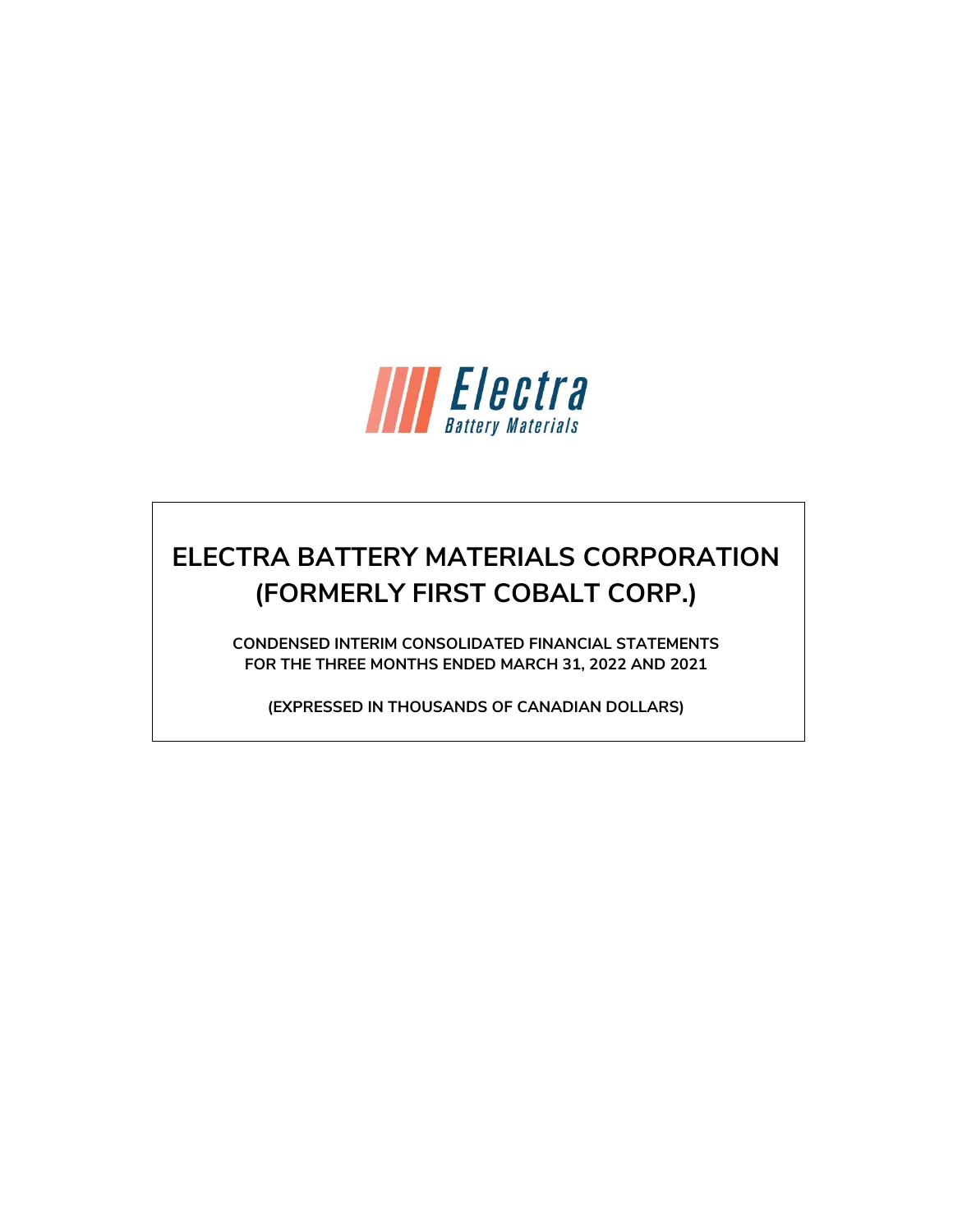CONDENSED INTERIM CONSOLIDATED FINANCIAL STATEMENTS

FOR THE THREE MONTHS ENDED MARCH 31, 2022 (UNAUDITED)

*(expressed in thousands of Canadian dollars)*

## **CONDENSED INTERIM CONSOLIDATED STATEMENTS OF FINANCIAL POSITION AS AT MARCH 31, 2022 AND DECEMBER 31, 2021 (UNAUDITED)**

|                                                              | March 31,     |    | December 31, |
|--------------------------------------------------------------|---------------|----|--------------|
|                                                              | 2022          |    | 2021         |
| <b>ASSETS</b>                                                |               |    |              |
| <b>Current Assets</b>                                        |               |    |              |
| Cash and cash equivalents                                    | \$<br>51,896  | S  | 58,626       |
| Marketable securities (Note 6)                               | 2.072         |    | 1,768        |
| <b>Restricted Deposits</b>                                   | 821           |    |              |
| Prepaid expenses and deposits                                | 441           |    | 584          |
| Receivables                                                  | 1,348         |    | 957          |
|                                                              | 56,578        |    | 61,935       |
| <b>Non-Current Assets</b>                                    |               |    |              |
| Exploration and evaluation assets (Note 5)                   | 87,661        |    | 87,661       |
| Property, plant and equipment (Note 4)                       | 17,142        |    | 10,446       |
| Capital long-term prepayments (Note 4)                       | 8,939         |    | 6,631        |
| Long-term restricted cash                                    | 938           |    | 938          |
| <b>Total Assets</b>                                          | \$<br>171,258 | \$ | 167,611      |
|                                                              |               |    |              |
| LIABILITIES AND SHAREHOLDERS' EQUITY                         |               |    |              |
| <b>Current Liabilities</b>                                   |               |    |              |
| Accounts payable and accrued liabilities (Note 7)            | \$<br>6,039   | \$ | 4,708        |
|                                                              | 6,039         |    | 4,708        |
| <b>Non-Current Liabilities</b>                               |               |    |              |
| Long-term government loan payable (Note 9)                   | 2,639         |    | 745          |
| Government grant (Note 9)                                    | 912           |    | 264          |
| Long-term convertible notes payable (Note 10)                | 22,631        |    | 22,541       |
| Financial derivative liability - convertible notes (Note 10) | 33,303        |    | 37,715       |
| Asset retirement obligations (Note 8)                        | 1,572         |    | 1,674        |
| <b>Total Liabilities</b>                                     | \$<br>67,096  | \$ | 67,647       |
| <b>Shareholders' Equity</b>                                  |               |    |              |
| Common shares (Note 11)                                      | 277,655       |    | 276,215      |
| Reserve (Note 12)                                            | 16,982        |    | 16,554       |
| Accumulated other comprehensive income                       | 525           |    | 525          |
| Deficit                                                      | (191,000)     |    | (193, 330)   |
| <b>Total Shareholders' Equity</b>                            | \$<br>104,162 | \$ | 99,964       |
| <b>Total Liabilities and Shareholders' Equity</b>            | \$<br>171,258 | Ś  | 167,611      |
| Commitments (Note 16)                                        |               |    |              |

Subsequent events (Note 19)

#### **Approved on behalf of the Board of Directors and authorized for issue on May 26, 2022**

| /s/ Susan Uthayakumar       | /s/ Trent Mell       |
|-----------------------------|----------------------|
| Susan Uthayakumar, Director | Trent Mell. Director |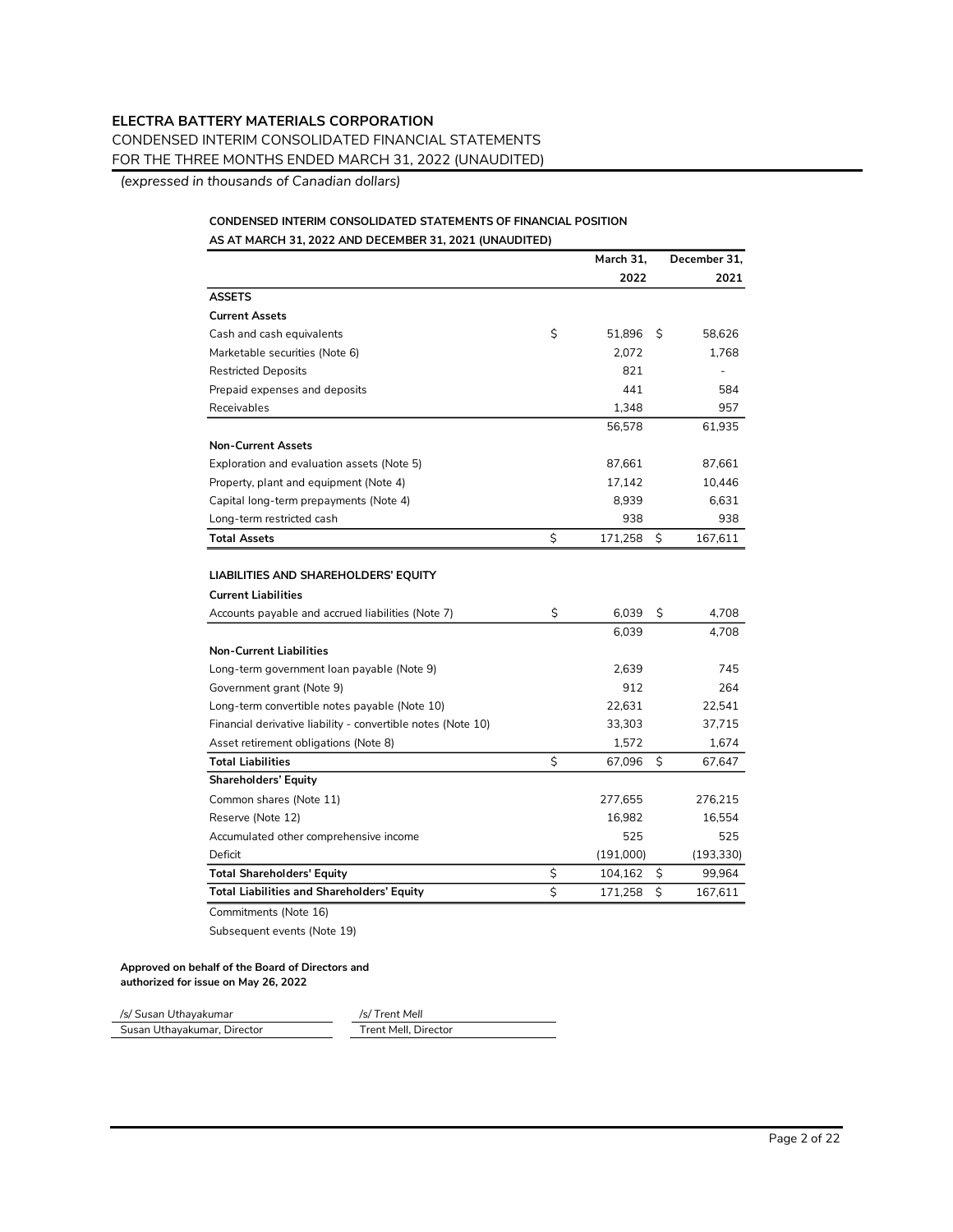CONDENSED INTERIM CONSOLIDATED FINANCIAL STATEMENTS

FOR THE THREE MONTHS ENDED MARCH 31, 2022 (UNAUDITED)

*(expressed in thousands of Canadian dollars)*

## **CONDENSED INTERIM CONSOLIDATED STATEMENTS OF (INCOME) LOSS AND OTHER COMPREHENSIVE (INCOME) LOSS FOR THE THREE MONTHS ENDED MARCH 31, 2022 AND 2021 (UNAUDITED)**

|                                                                   | Three months ended |    | Three months ended |
|-------------------------------------------------------------------|--------------------|----|--------------------|
|                                                                   | March 31           |    | March 31           |
|                                                                   | 2022               |    | 2021               |
| <b>Operating expenses</b>                                         |                    |    |                    |
| Consulting and professional fees                                  | \$<br>586          | Ś. | 470                |
| Exploration and evaluation expenditures                           | 394                |    | 146                |
| General and administrative                                        | 56                 |    | 86                 |
| Investor relations and marketing                                  | 246                |    | 115                |
| Refinery, engineering and metallurgical studies                   | 93                 |    | 730                |
| Refinery, permitting, and environmental expenses                  | 28                 |    | 257                |
| Salary and benefits                                               | 624                |    | 417                |
| Share-based payments                                              | 434                |    | 95                 |
| Travel                                                            | 13                 |    | 2                  |
| <b>Operating loss</b>                                             | 2,474              |    | 2,318              |
| Other                                                             |                    |    |                    |
| Unrealized (gain) loss on marketable securities (Note 6)          | (458)              |    | 144                |
| (Gain) Loss on derivative liability - convertible notes (Note 10) | (3,980)            |    |                    |
| Other non-operating (income) expense (Note 13)                    | (366)              |    | 48                 |
| (Income) Loss before taxes                                        | (2, 330)           |    | 2,510              |
| Income tax expense                                                |                    |    |                    |
| Net (Income) Loss                                                 | (2, 330)           |    | 2,510              |
| Other comprehensive income                                        |                    |    |                    |
| Foreign currency translation income (expense)                     |                    |    | 1                  |
| Net (income) loss and other comprehensive income                  | \$<br>(2, 330)     | S. | 2,511              |
|                                                                   |                    |    |                    |
| Basic (Income) Loss per share                                     | \$<br>$(0.08)$ \$  |    | 0.10               |
| Diluted (Income) Loss per share                                   | \$<br>0.04         | Ŝ  | 0.10               |
| Weighted average number of shares outstanding (basic) (Note 14)   | 31,032,166         |    | 25,238,459         |
| Weighted average number of shares outstanding (diluted) (Note 14) | 39,825,019         |    | 25,238,459         |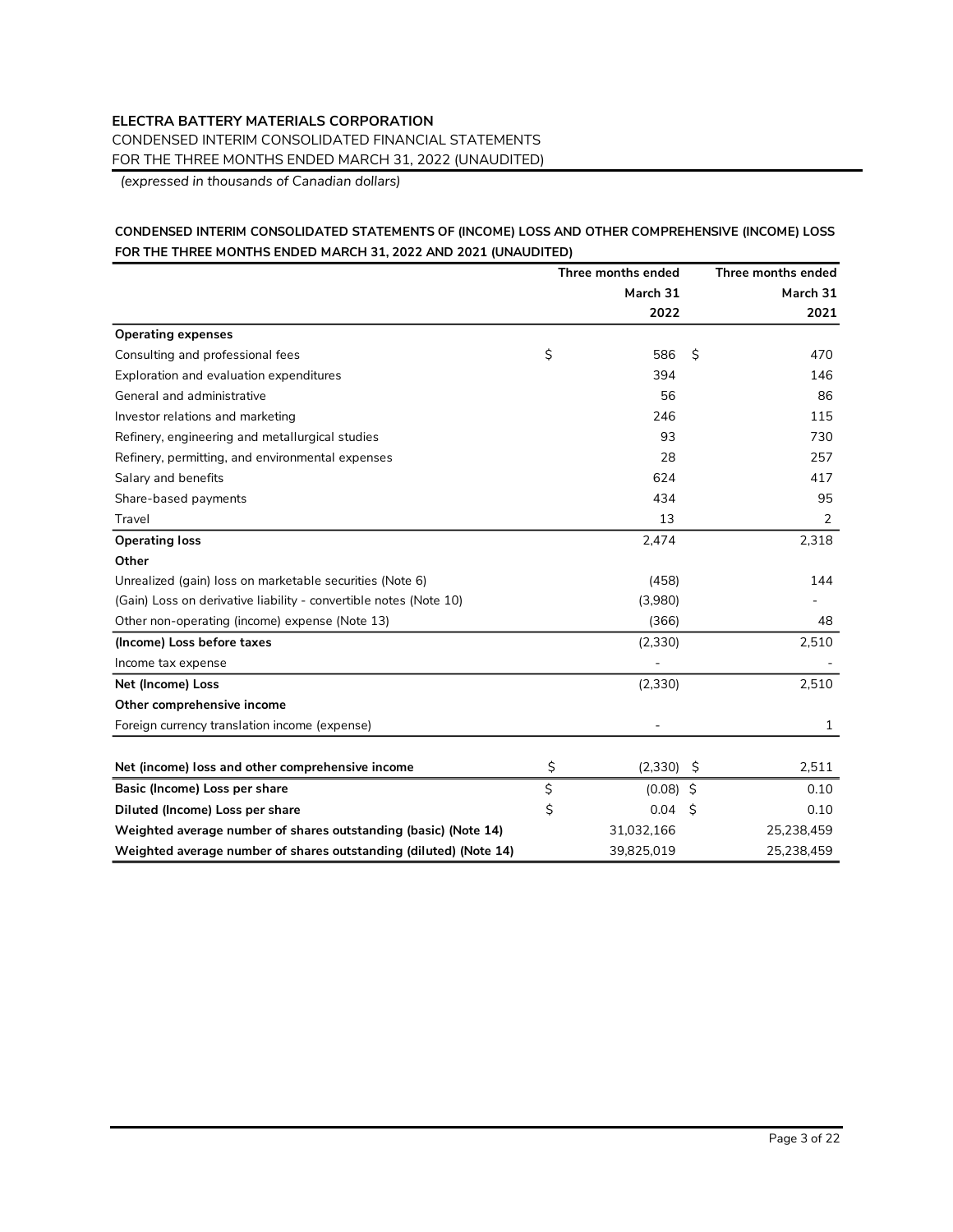CONDENSED INTERIM CONSOLIDATED FINANCIAL STATEMENTS

FOR THE THREE MONTHS ENDED MARCH 31, 2022 (UNAUDITED)

*(expressed in thousands of Canadian dollars)*

## **CONDENSED INTERIM CONSOLIDATED STATEMENTS OF CASH FLOWS FOR THE THREE MONTHS ENDED MARCH 31, 2022 AND 2021 (UNAUDITED)**

|                                                                                  | Three months ended Three months ended |                          |                 |      |
|----------------------------------------------------------------------------------|---------------------------------------|--------------------------|-----------------|------|
|                                                                                  |                                       | March 31                 | March 31        |      |
|                                                                                  |                                       | 2022                     | 2021            |      |
| <b>Operating activities</b>                                                      |                                       |                          |                 |      |
| Net income (loss)                                                                | \$                                    | 2,330                    | - \$<br>(2,510) |      |
| Adjustments for items not affecting cash:                                        |                                       |                          |                 |      |
| Depreciation                                                                     |                                       | 1                        |                 |      |
| Unrealized loss on marketable securities                                         |                                       | (458)                    | 144             |      |
| Loss on financial derivatives revaluation on Glencore Ioan                       |                                       |                          |                 | 12   |
| Interest expense on Glencore loan                                                |                                       |                          | 128             |      |
| Flow-through share premium                                                       |                                       |                          |                 | (17) |
| (Gain) Loss on derivative liability - convertible notes                          |                                       | (3,980)                  |                 |      |
| Other                                                                            |                                       | (32)                     |                 | 62   |
|                                                                                  |                                       | (2, 139)                 | (2, 181)        |      |
| Changes in operating working capital:                                            |                                       |                          |                 |      |
| Decrease (Increase) in receivables                                               |                                       | (389)                    | (143)           |      |
| Decrease (Increase) in prepaid and other current assets                          |                                       | (1, 119)                 |                 | 13   |
| Increase (Decrease) in accounts payable and accrued liabilities                  |                                       | 143                      | (750)           |      |
| Cash Flows used in operating activities                                          |                                       | (3,504)                  | (3,061)         |      |
| <b>Investing activities</b>                                                      |                                       |                          |                 |      |
| Capital long-term prepayments                                                    |                                       | (2,309)                  |                 |      |
| Cash received on sale of mineral properties (Note 6)                             |                                       |                          | 500             |      |
| Proceeds from sale of marketable securities                                      |                                       | 202                      |                 |      |
| Transfer to restricted cash                                                      |                                       | (821)                    |                 |      |
| Additions to property, plant and equipment                                       |                                       | (2, 158)                 |                 |      |
| Cash transferred on sale of mineral properties (Note 6)                          |                                       | $\overline{\phantom{a}}$ | (500)           |      |
| Cash Flows used in investing activities                                          |                                       | (5,086)                  |                 |      |
| <b>Financing activities</b>                                                      |                                       |                          |                 |      |
| Proceeds from issuance of units, net transaction costs of \$nil (2021 - \$929)   |                                       |                          | 8.846           |      |
| Proceeds from at-the-market equity program, net transaction costs of \$20 (2021) |                                       |                          |                 |      |
| - \$nil) (Note 11)                                                               |                                       | 770                      |                 |      |
| Proceeds from exercise of warrants                                               |                                       |                          | 6.009           |      |
| Proceeds from exercise of options                                                |                                       |                          |                 | 51   |
| Proceeds from government loan                                                    |                                       | 2,517                    |                 |      |
| Interest on convertible notes payable                                            |                                       | (1,667)                  |                 |      |
| Cash Flows provided by financing activities                                      |                                       | 1,620                    | 14,906          |      |
| Changes in cash during the period                                                |                                       | (6,970)                  | 11.845          |      |
| Effect of exchange rates on cash                                                 |                                       | 240                      |                 | (41) |
| Cash - Beginning of the period                                                   |                                       | 58.626                   | 4,174           |      |
| Cash - End of the period                                                         | Ś                                     | 51,896                   | \$<br>15,978    |      |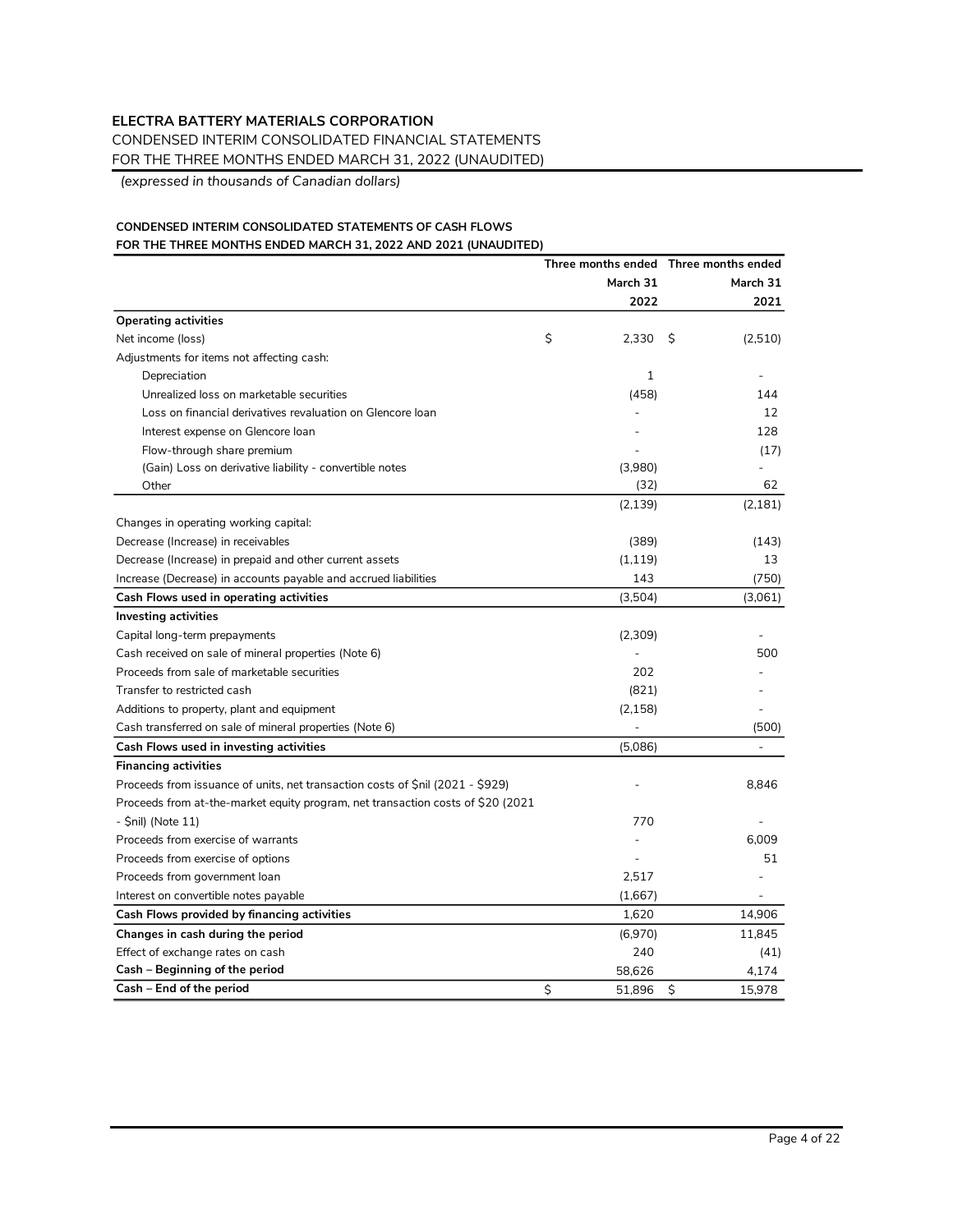CONDENSED INTERIM CONSOLIDATED FINANCIAL STATEMENTS

FOR THE THREE MONTHS ENDED MARCH 31, 2022 (UNAUDITED)

*(expressed in thousands of Canadian dollars)*

#### **CONSOLIDATED STATEMENTS OF SHAREHOLDERS' EQUITY**

**FOR THE THREE MONTHS ENDED MARCH 31, 2022 AND 2021 (UNAUDITED)**

*(expressed in thousands of Canadian Dollars, except for number of share amounts)*

|                                                                                   | <b>Common Shares</b>               |    |           |    |                 |                                                     |    |                          |    |              |
|-----------------------------------------------------------------------------------|------------------------------------|----|-----------|----|-----------------|-----------------------------------------------------|----|--------------------------|----|--------------|
|                                                                                   | Number of<br>Shares <sup>(1)</sup> |    | Amount    |    | <b>Reserves</b> | <b>Accumulated Other</b><br>Comprehensive<br>Income |    | <b>Deficit</b>           |    | <b>Total</b> |
| Balance - December 31, 2021                                                       | 557,547,436                        |    | 276,215   |    | 16,554          | 525                                                 | -S | $(193, 330)$ \$          |    | 99.964       |
| Net loss for the year                                                             |                                    |    |           |    |                 |                                                     |    | 2.330                    | -Ŝ | 2,330        |
| Other comprehensive income for the year                                           |                                    |    |           |    |                 |                                                     |    |                          | Ś  |              |
| Share based payment expense                                                       |                                    |    |           |    | 434             |                                                     |    | $\overline{\phantom{a}}$ |    | 434          |
| Directors fees paid in deferred stock units                                       |                                    |    |           |    | 6               |                                                     |    |                          | \$ | 6            |
| Shares and units issued for:                                                      |                                    |    |           |    |                 |                                                     |    |                          |    |              |
| Exercise of warrants, options, and deferred share units, performance share units, |                                    |    |           |    |                 |                                                     |    |                          |    |              |
| and restricted share units (Note 11)                                              | 83,333                             |    | 12        |    | (12)            |                                                     |    |                          | \$ |              |
| At-the-market equity program sales, net of transaction costs (Note 11)            | 2,664,300                          |    | 770       |    |                 |                                                     |    |                          |    | 770          |
| Convertible Notes Conversion (Note 10 and 11)                                     | 2,029,120                          |    | 658       |    |                 |                                                     |    |                          |    | 658          |
| <b>Balance - March 31, 2022</b>                                                   | 562,324,189                        | Ŝ. | 277,655   | S. | 16,982 \$       | 525                                                 | Ŝ. | $(191,000)$ \$           |    | 104,162      |
| Balance - December 31, 2020                                                       | 409,292,107                        | Ŝ  | 234.649 S |    | 15.388 S        | 528                                                 | Ŝ. | $(158, 414)$ \$          |    | 92,151       |
| Net loss for the year                                                             |                                    |    |           |    |                 |                                                     |    | $(2,510)$ \$             |    | (2,510)      |
| Other comprehensive income for the year                                           |                                    |    |           |    |                 | (1)                                                 |    |                          | Ŝ  | (1)          |
| Share based payment expense                                                       |                                    |    |           |    | 95              |                                                     |    |                          |    | 95           |
| Directors fees paid in deferred share units                                       |                                    |    |           |    | 13              |                                                     |    |                          | \$ | 13           |
| Shares and units issued for:                                                      |                                    |    |           |    |                 |                                                     |    |                          |    |              |
| Exercise of warrants, options, and deferred share units, performance share units, |                                    |    |           |    |                 |                                                     |    |                          |    |              |
| and restricted share units (Note 11)                                              | 27,957,938                         |    | 7,264     |    | (1,205)         |                                                     |    |                          |    | 6,059        |
| Cash, net of transaction costs (Note 11)                                          | 31.533.000                         |    | 7,179     |    | 1.667           |                                                     |    |                          |    | 8,846        |
| <b>Balance - March 31, 2021</b>                                                   | 468,783,045                        |    | 249,092   |    | 15,958          | 527                                                 |    | $(160, 924)$ \$          |    | 104,653      |

*(1) Reflects the Company's pre-consolidation common shares. Weighted average post-consolidation common shares are reflected in (Note 14), see (Note 19) for details on share consolidation.*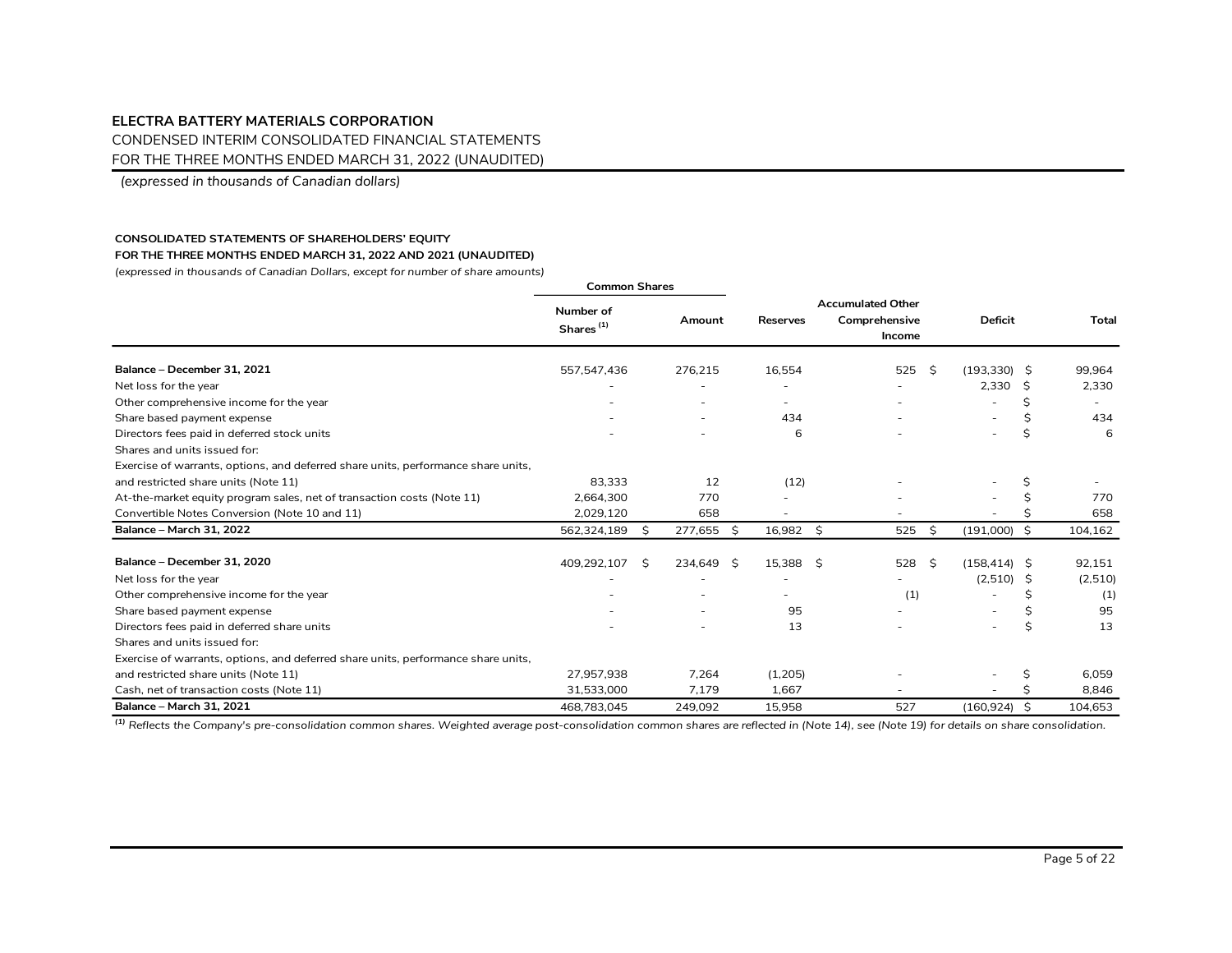*(expressed in thousands of Canadian dollars)*

#### **1. Nature of Operations**

Electra Battery Materials Corporation (the "Company", "Electra") was incorporated on July 13, 2011 under the Business Corporations Act of British Columbia (the "Act"). On September 4, 2018, the Company filed a Certificate of Continuance into Canada and adopted Articles of Continuance as a Federal Company under the Canada Business Corporations Act (the "CBCA"). On December 6, 2021, the Company changed its corporate name from First Cobalt Corp. to Electra Battery Materials Corporation. The Company is in the business of producing battery materials for the electric vehicle supply chain. The Company is focused on building an ethical supply of cobalt, nickel and recycled battery materials.

Electra is a public company which is listed on the Toronto Venture Stock Exchange (TSX-V) (under the symbol ELBM). On April 27, 2022, the Company began trading on the NASDAQ (under the symbol ELBM). The Company's registered office is Suite 2400, Bay-Adelaide Centre, 333 Bay Street, Toronto, Ontario, M5H 2T6 and the corporate head office is located at 133 Richmond Street W, Suite 602, Toronto, Ontario, M5H 2L3.

The Company is focused on building a North American integrated battery materials complex for the electric vehicle supply chain. The Company is in the process of constructing its expanded hydrometallurgical refinery (the "Refinery") and exploring and developing its mineral properties. On September 2, 2021, the Company completed a Refinery construction financing package comprising convertible notes and an offering of common shares for total gross proceeds of US\$45 million. With the completion of this financing, a full restart decision was made, and the project entered the full development phase.

With the completion of financing activities in 2021 and committed government funding, the Company currently has substantially all the liquidity required to cover the estimated Refinery project construction capital costs to reach commissioning. To achieve further Company initiatives such as advancing its battery recycling strategy, completing exploration drilling at Iron Creek, and providing an additional working capital buffer as the refinery enters its operating phase, additional funding will be required. The Company may elect to utilize its existing atthe-market equity program (the "2022 ATM Program") to raise funds for these purposes. There can be no assurances that the Company will be successful in obtaining other sources of funding; failure to obtain additional capital could result in the delay or indefinite postponement of further advancement of the Company's assets.

In addition, the Company continues to explore its Idaho mineral properties as a potential future source of North American cobalt and copper. The recoverability of the amounts shown for mineral properties is dependent upon the existence of economically recoverable reserves, successful permitting, the ability of the Company to obtain necessary financing to complete exploration and development, and upon future profitable production or proceeds from disposition of each mineral property. Furthermore, the acquisition of title to mineral properties is a complicated and uncertain process, and while the Company has taken steps in accordance with normal industry standards to verify its title to the mineral properties in which it has an interest, there can be no assurance that such title will ultimately be secured. The carrying amounts of exploration and evaluation assets are based on their acquisition costs, and do not necessarily represent present or future values.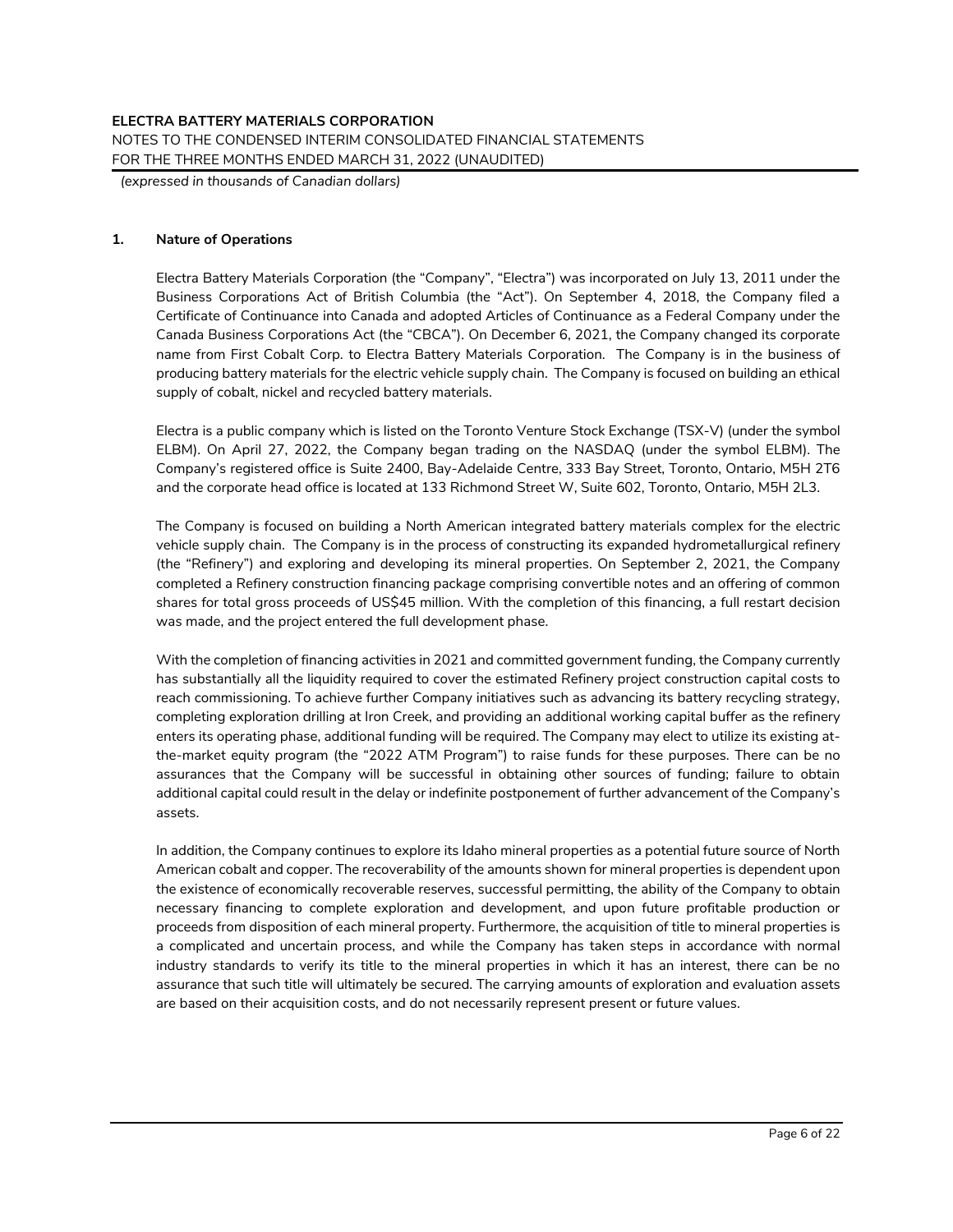*(expressed in thousands of Canadian dollars)*

## **2. Significant Accounting Policies and Basis of Preparation**

#### *Basis of Presentation and Statement of Compliance*

The Company prepares its annual consolidated financial statements in accordance with International Financial Reporting Standards ("IFRS") as issued by the International Accounting Standards Board ("IASB"). These condensed interim consolidated financial statements have been prepared in accordance with IAS 34, Interim Financial Reporting ("IAS 34"). These condensed interim consolidated financial statements should be read in conjunction with our most recent annual financial statements. These condensed interim consolidated financial statements follow the same accounting policies and methods of application as our most recent annual financial statements except for the accounting standard disclosed in Note 2 below. On May 26, 2022, the Board of Directors authorized these financial statements for issuance.

#### *Borrowing Costs*

Borrowing costs are expensed as incurred except where they relate to the financing of construction or development of qualifying assets in which case they are capitalized as property, plant and equipment up to the date when the qualifying asset is ready for its intended use. Capitalized borrowing costs are recorded as financing activities in the consolidated statement of cash flows.

#### *Comparative Information*

All amounts on the condensed interim consolidated financial statements are presented in thousands of Canadian dollars unless otherwise stated.

#### **3. Recently Adopted and Issued Not Yet Effective Accounting Standards**

#### Property, Plant and Equipment

An amendment has been issued to IAS 16 – Property, Plant and Equipment, effective January 1, 2022, such that revenue earned prior to the time at which an asset has reached its intended use will be recognized as revenue, and not a reduction to the cost of property, plant and equipment. Any revenue earned prior to the Refinery achieving commercial production (the point at which it would be available for its intended use) will be recognized as revenue. There is no impact on previous reporting periods relating to this amendment.

## Classification of liabilities as current or non-current

In January 2020, the IASB published narrow scope amendments to IAS 1 Presentation of financial statements. The narrow scope amendment clarifies that liabilities are classified as either current or non-current, depending on the rights that exist at the end of the reporting period. Classification is unaffected by the expectations of the entity or events after the reporting date. The amendments are effective for annual periods beginning on or after January 1, 2023 and applied retrospectively. The Company will adopt the narrow scope amendments on the date they become effective and is assessing the impact of these amendments on its consolidated financial statements.

#### Deferred tax related to assets and liabilities arising from a single transaction

In May 2021, the IASB published a narrow scope amendment to IAS 12 Income taxes. In September 2021, IAS 12 was revised to reflect this amendment. The amendment narrowed the scope of the recognition exemption so that it no longer applies to transactions that, on initial recognition, give rise to equal taxable and deductible temporary differences such as deferred taxes on leases and decommissioning obligations. The amendment is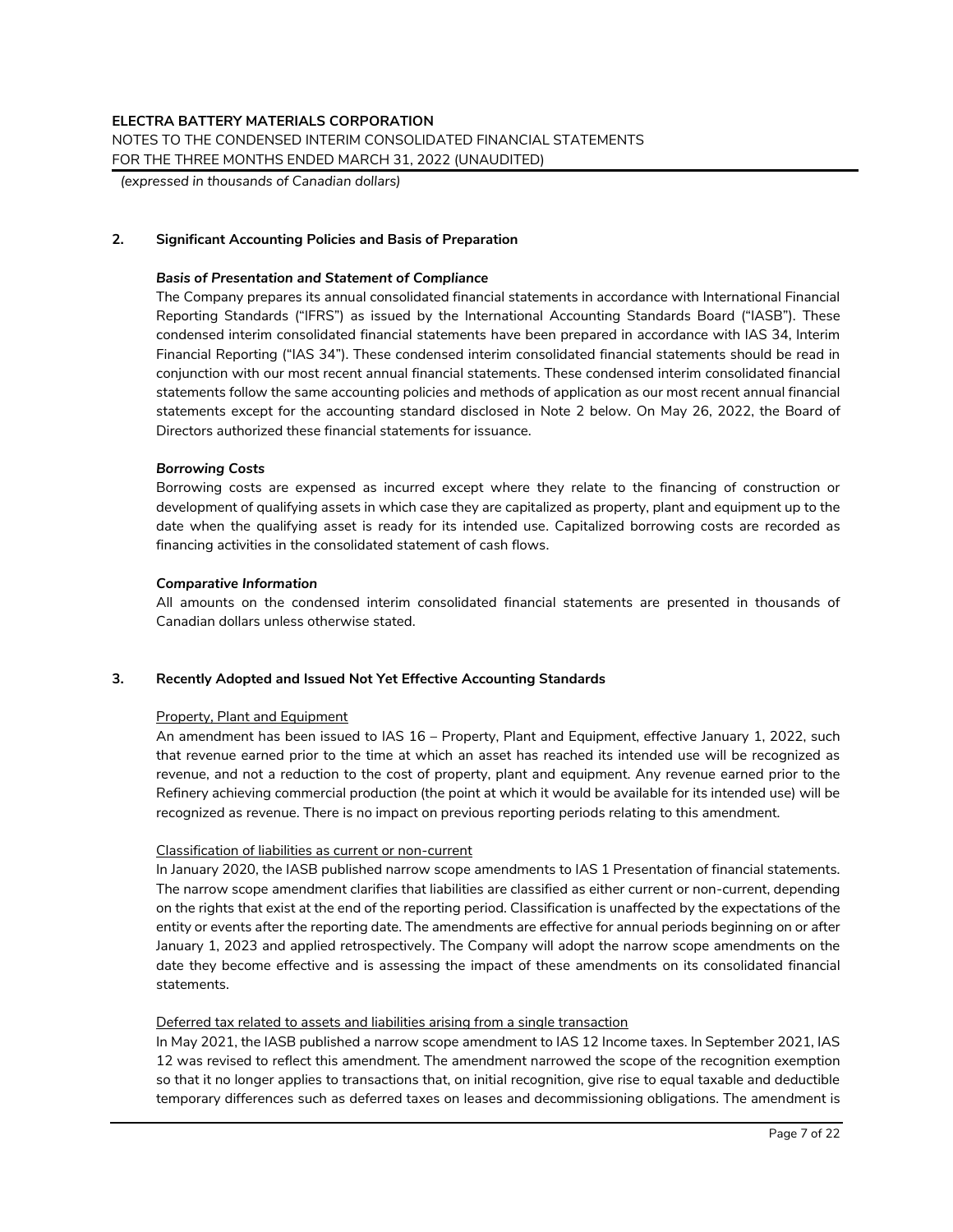## NOTES TO THE CONDENSED INTERIM CONSOLIDATED FINANCIAL STATEMENTS

FOR THE THREE MONTHS ENDED MARCH 31, 2022 (UNAUDITED)

*(expressed in thousands of Canadian dollars)*

effective for annual periods beginning on or after January 1, 2023 and applied retrospectively. The Company will adopt the amendment on the date it becomes effective and is currently evaluating the impact of the amendment on its consolidated financial statements.

As at March 31, 2022, there have been no other accounting pronouncements issued by the IASB that would materially affect the Company's consolidated financial statements.

### **4. Property, Plant and Equipment and Capital Long-Term Prepayments**

| Cost                                      |    | Property, Plant, |         | Construction in |    | Total         |  |
|-------------------------------------------|----|------------------|---------|-----------------|----|---------------|--|
|                                           |    | and Equipment    |         | <b>Progress</b> |    |               |  |
| December 31, 2020                         | \$ | 4,876            | $\zeta$ |                 | \$ | 4,876         |  |
| Additions during the year                 |    | 557              |         | 5,015           |    | 5,572         |  |
| Balance December 31, 2021                 | \$ | 5,433            | \$      | 5,015           | \$ | 10,448        |  |
| Additions during the period               |    |                  |         | 6,799           |    | 6,799         |  |
| ARO Reductions during the period (Note 8) | \$ | (102)            |         |                 |    | (102)         |  |
| Balance March 31, 2022                    | \$ | 5,331            | Ŝ.      | 11,814          | Ŝ. | 17,145        |  |
|                                           |    |                  |         |                 |    |               |  |
|                                           |    |                  |         |                 |    |               |  |
| <b>Accumulated Depreciation</b>           |    |                  |         |                 |    |               |  |
| December 31, 2020                         | \$ |                  | \$      |                 | \$ |               |  |
| Additions during the year                 |    | 2                |         |                 |    | 2             |  |
| Balance December 31, 2021                 | \$ | $\overline{2}$   | Ś.      |                 | \$ | $\mathcal{P}$ |  |
| Additions during the period               |    | 1                |         |                 |    | 1             |  |
| Balance March 31, 2022                    | \$ | 3                | \$      |                 | \$ | 3             |  |
|                                           |    |                  |         |                 |    |               |  |
| <b>Net Book Value</b>                     |    |                  |         |                 |    |               |  |
| Balance December 31, 2021                 | \$ | 5,431            | Ś.      | 5,015           | Ŝ. | 10,446        |  |
| Balance March 31, 2022                    | \$ | 5,328            | Ŝ       | 11,814          | Ŝ  | 17,142        |  |

The majority of the Company's property, plant, and equipment assets relate to the Refinery located near Temiskaming Shores, Ontario, Canada. The carrying value of property, plant, and equipment is \$17,142 (December 31, 2021 - \$10,446), all of which is pledged as security for the Convertible Notes issued on September 2, 2021 (Note 10).

Capitalized development costs for the three months ended March 31, 2022 totaled \$4,944 (December 31, 2021 - \$2,789) and capitalized borrowing costs were \$1,855 (December 31, 2021 - \$2,218).

No depreciation has been recorded for the Refinery in the current quarter (December 31, 2021 - \$nil) as the asset is not yet in service. The minor depreciation relates to mobile assets in use at Iron Creek.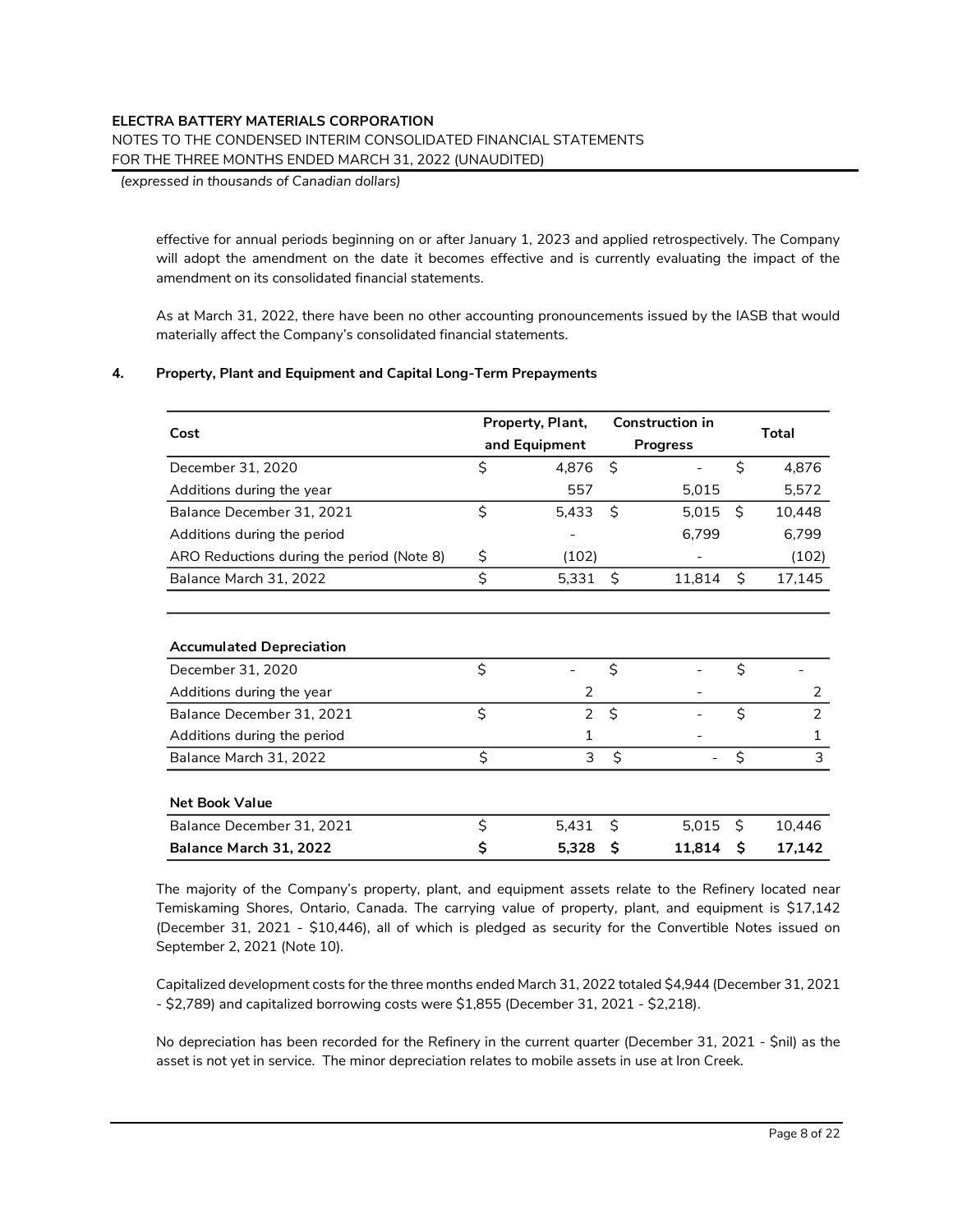NOTES TO THE CONDENSED INTERIM CONSOLIDATED FINANCIAL STATEMENTS FOR THE THREE MONTHS ENDED MARCH 31, 2022 (UNAUDITED)

*(expressed in thousands of Canadian dollars)*

| <b>Balance</b>              | Capital long-term |       |  |  |  |  |  |
|-----------------------------|-------------------|-------|--|--|--|--|--|
|                             | prepayments total |       |  |  |  |  |  |
| December 31, 2020           | Ś                 |       |  |  |  |  |  |
| Additions during the year   |                   | 6,631 |  |  |  |  |  |
| December 31, 2021           | Ś                 | 6,631 |  |  |  |  |  |
| Additions during the period |                   | 2,308 |  |  |  |  |  |
| March 31, 2022              |                   | 8.939 |  |  |  |  |  |

Capital long-term prepayments relate to payments for long term capital contracts made for Refinery equipment that have not yet been received by the Company as of March 31, 2022, all of which are pledged as security for the Convertible Notes issued on September 2, 2021 (Note 10). The prepayments mainly relate to milestone payments to vendors for the cobalt crystallizer and the solvent extraction equipment being manufactured for the Refinery.

## **5. Exploration and Evaluation Assets**

No exploration and evaluation assets were capitalized in the three months ended March 31, 2022. In the second quarter of 2021, the Company acquired the West Fork property directly west of the Iron Creek property. To acquire these mineral claims, the Company paid consideration of \$50 in cash and 225,000 common shares (valued at \$69). The Company also signed an earn-in arrangement that will allow it to ultimately control the Redcastle property to the east of Iron Creek if it elects to meet certain future conditions. To execute this arrangement, the Company paid \$61 in cash and 200,000 common shares (valued at \$61).

|                   | <b>Balance</b>                       |    |       |    | <b>Balance</b> |
|-------------------|--------------------------------------|----|-------|----|----------------|
|                   | Acquisition<br>December 31,          |    |       |    | March 31.      |
|                   | 2021                                 |    | Costs |    | 2022           |
| <b>Iron Creek</b> | \$<br>87,661                         | \$ |       | \$ | 87,661         |
| Total             | \$<br>87,661                         | Ś  |       | \$ | 87,661         |
|                   |                                      |    |       |    |                |
|                   | <b>Balance</b>                       |    |       |    | <b>Balance</b> |
|                   | Acquisition<br>December 31,<br>Costs |    |       |    | December 31,   |
|                   | 2020                                 |    |       |    | 2021           |
| <b>Iron Creek</b> | \$<br>87,420                         | \$ | 241   | \$ | 87,661         |
| Total             | \$<br>87,420                         | Ś  | 241   | \$ | 87,661         |

All of the Iron Creek mineral properties are pledged as security for the Convertible Notes issued on September 2, 2021 (Note 10). Upon successful commissioning of the Refinery, the Iron Creek mineral properties will be released from the Convertible Notes security package.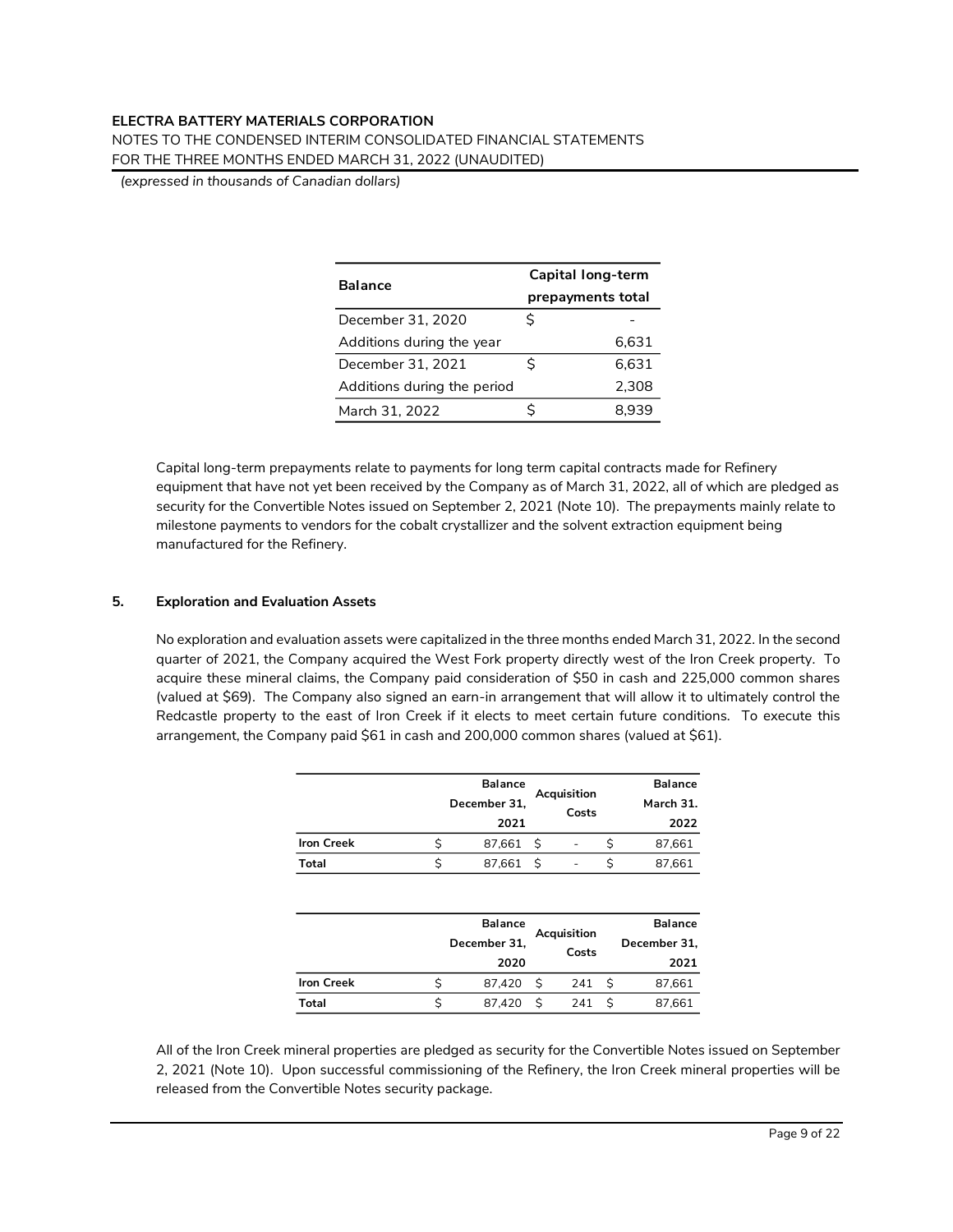## NOTES TO THE CONDENSED INTERIM CONSOLIDATED FINANCIAL STATEMENTS

FOR THE THREE MONTHS ENDED MARCH 31, 2022 (UNAUDITED)

*(expressed in thousands of Canadian dollars)*

#### **6. Marketable Securities**

Marketable securities represent Kuya Silver Corp ("Kuya") shares held by the Company. The Kuya shares were acquired via Kerr Assets sale on February 26, 2021. The total value of marketable securities at March 31, 2022 was \$2,072 (December 31, 2021 - \$1,768). These shares were marked-to-market at March 31, 2022 resulting in a gain of \$458 being recorded during the three months ended March 31, 2022 (March 31, 2021 – loss of \$144).

## **7. Accounts Payable and Accrued Liabilities**

|                                                                     | March 31,<br>2022 | December 31,<br>2021 |
|---------------------------------------------------------------------|-------------------|----------------------|
| Accounts Payable and Accrued Liabilities<br><b>Accrued Interest</b> | \$5,555<br>484    | \$3,544<br>1,164     |
|                                                                     | \$6.039           | \$4,708              |

Accounts payable and accrued liabilities comprise primarily of trade payables incurred in the normal course of business and mainly relate to the development of the Refinery. Included in accounts payable and accrued liabilities are amounts totalling \$90 (December 31, 2021 - \$786) due to related parties (Note 18) related to compensation. The accrued interest relates to interest owing on the Convertible Notes, which is paid semiannually in February and August each year.

#### **8. Asset Retirement Obligations**

|                                                                             | March 31,<br>2022 | December 31,<br>2021 |
|-----------------------------------------------------------------------------|-------------------|----------------------|
| Refinery                                                                    | \$1,234<br>338    | \$1,336<br>338       |
| <b>Ontario Mineral Properties</b><br>Long-term Asset Retirement Obligations | \$1,572           | \$1,674              |

As at March 31, 2022, the Company has recorded its best estimate of the asset retirement obligations relating to its properties and assets. The Ontario Mineral Properties liability relates to the Keeley-Frontier patents, of which the Company owns a 50% stake. There has been no activity in relation to these properties in 2022.

The full estimated closure cost in the new closure plan incorporated a number of new disturbances that have yet to take place, such as a new solvent extraction building, new chemicals on site, and a new tailings area. The new closure plan also included cost updates relating to remediating disturbances that existed at March 31, 2022. Based on the new closure plan and the infrastructure and disturbances that existed at March 31, 2022,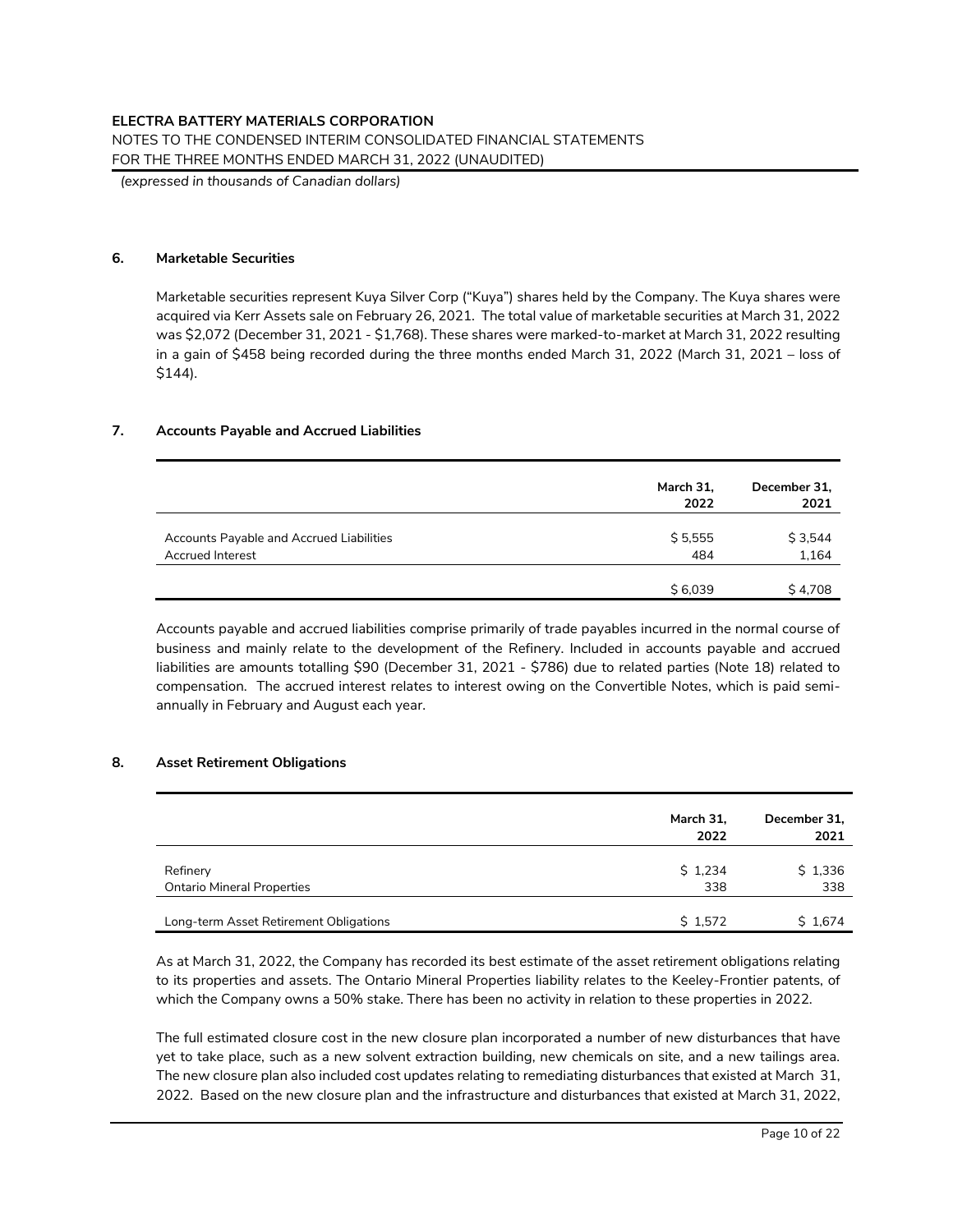NOTES TO THE CONDENSED INTERIM CONSOLIDATED FINANCIAL STATEMENTS FOR THE THREE MONTHS ENDED MARCH 31, 2022 (UNAUDITED)

*(expressed in thousands of Canadian dollars)*

the Company updated its estimate of the present value of reclamation activities for the Refinery. The following assumptions were used to calculate the asset retirement obligation:

- Undiscounted cash flows of \$1,281
- Closure activities date of 2035
- Nominal discount rate of 2.43%
- Long-term inflation rate of 2.1%

During the three months ended March 31, 2022, the asset retirement obligation was decreased by \$102 due to a revised estimate of closure costs for the Refinery and changes in estimates of discounted cash flows. The continuity of the asset retirement obligation at March 31, 2022 and December 31, 2021 is as follows:

|                                                                  | <b>Total ARO</b> |
|------------------------------------------------------------------|------------------|
| Balance at January 1, 2021                                       | \$1.264          |
| Change in estimate of discounted cash flows                      | 410              |
| Balance at December 31, 2021                                     | 1.674            |
| Revised estimate and change in estimate of discounted cash flows | (102)            |
| Balance at March 31, 2022                                        | \$1.572          |

#### **9. Long-Term Government Loan Payable and Government Grant**

On November 24, 2020, the Company had entered into a contribution agreement with the Ministry of Economic Development and Official Languages as represented by the Federal Economic Development Agency for Northern Ontario ("FedNor") for up to a maximum of \$5,000 financing related to the recommissioning and expansion of the Refinery in Ontario. The contribution was to be in the form of debt bearing a 0% interest rate and funded in proportion to certain Refinery construction activities.

Once construction is completed, the cumulative balance borrowed will be repaid in 19 equal quarterly instalments starting on March 1, 2024. In November 2021, the Company received an initial \$1,000 from FedNor. The Company received a further \$1,579 on February 18, 2022, and \$938 on March 9, 2022. The funding is provided pro rata with incurred Refinery construction costs, with all other conditions required for the funding having been met. The loan is discounted using a market rate of 7% with the resulting difference between the amortized cost and cash proceeds recognized as Government Grant.

As of March 31, 2022, the Company has recorded a balance of \$2,639 (December 31, 2021 - \$745) to Long-Term Government Loan Payable and \$912 (December 31, 2021 - \$264) to Government Grant. There were no transaction costs incurred in setting up the contribution agreement.

On November 30, 2020, the Company had entered into a separate contribution agreement with the Northern Ontario Heritage Fund Corporation ("NOHFC") for up to a maximum of \$5,000 financing related to recommissioning and expansion of the Refinery in Ontario. The contribution was to be in the form of a nonrepayable grant. Contributions will be made as a reimbursement of a portion of the Refinery construction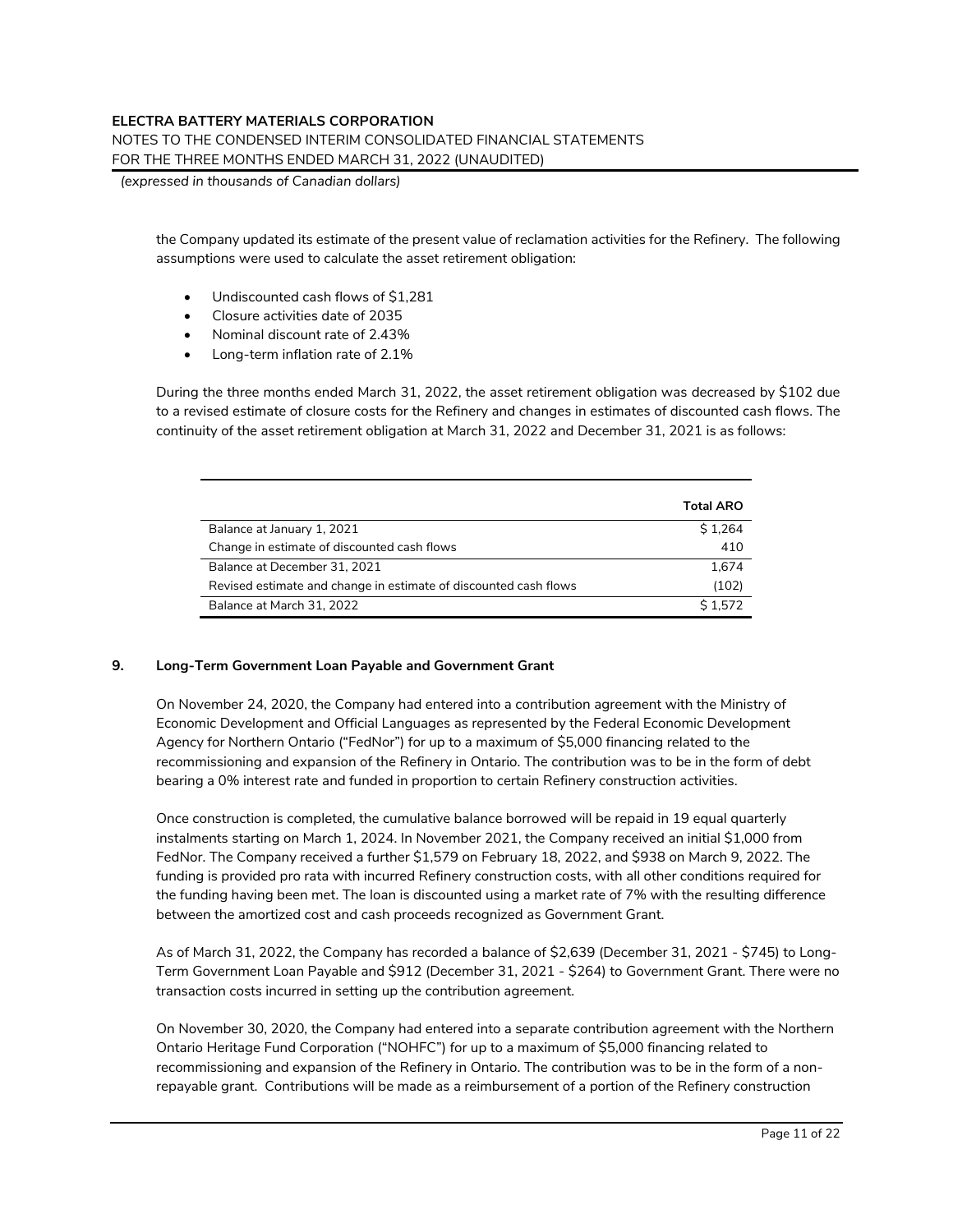NOTES TO THE CONDENSED INTERIM CONSOLIDATED FINANCIAL STATEMENTS FOR THE THREE MONTHS ENDED MARCH 31, 2022 (UNAUDITED)

*(expressed in thousands of Canadian dollars)*

costs incurred. No NOHFC funding was received during the three months ended March 31, 2022 (\$nil – December 31, 2021).

#### **10. Convertible Note Arrangement**

The Company closed a Convertible Note Arrangement (the "Notes") on September 2, 2021 for gross proceeds of US\$37,500 for Tranche #1. As the Notes include a conversion feature and other embedded derivates, its value was split between Financial Derivative Liability measured initially and subsequently at fair value through profit loss and Long-term Convertible Notes payable measured at fair value less transaction cost and subsequently at amortized cost.

The Notes bear interest at a fixed rate of 6.95%, with coupon payments due in February and August each year in cash. The maturity date is December 1, 2026 and all principal, if not converted, is due upon maturity.

The Notes were convertible into common shares of Electra, at the option of the Noteholders, at an initial Conversion Rate of 4,058.24 common shares per US\$1 principal amount of Notes. As a result of the 18:1 share consolidation that took effect that occurred subsequent to period-end (Note 19), the new Conversion Rate is 225.46 per US\$1 principal amount of Notes.

After the third anniversary of the issue of the Notes, the Company may mandate the conversion of the Notes at its option in the event the trading price of the Company's common shares exceeds 150% of the Conversion Price for at least 20 trading days, whether consecutive or not, during any consecutive 30 day trading period.

Converting Noteholders will be entitled to an interest make-whole payment, equal to two years of coupon payment or the remaining coupon payment until maturity, whichever is less. In the event of a fundamental change, namely a change of control, the conversion rate may be adjusted, in line with a prescribed table in the Note Indenture.

The Notes are secured by a first priority security interest (subject to permitted liens) in substantially all of the Company's assets. Security against the Company's Iron Creek Project in Idaho will be released upon achieving certain Refinery commissioning thresholds. The Notes are subject to customary events of default and basic positive and negative covenants. The Company is required to maintain a minimum liquidity balance of US\$7,500 under the terms of the Notes, which can be satisfied with a future working capital facility.

The total value recorded to the host debt portion of Tranche #1 at inception was \$23,488. Transaction costs of \$1,473 were recorded as a reduction in the initial debt balance, leading to a net host debt value of \$22,015 on the September 2, 2021 initial recognition date. Transaction costs allocated to the derivative liability and expensed were \$1,493. The total transaction costs were \$2,966.

Holders of the Notes also had the option to require the Company to issue to the Noteholders an aggregate additional US\$7,500 principal amount of Notes, issued at par and on the same terms as noted above, prior to October 22, 2021. The Noteholders exercised this option in full, and US\$7,500 of additional Notes were issued on October 22, 2021 as Tranche #2. The total value recorded to the host debt portion at inception was \$2,306. Transaction costs of \$110 were recorded as a reduction in the initial debt balance, leading to a net host debt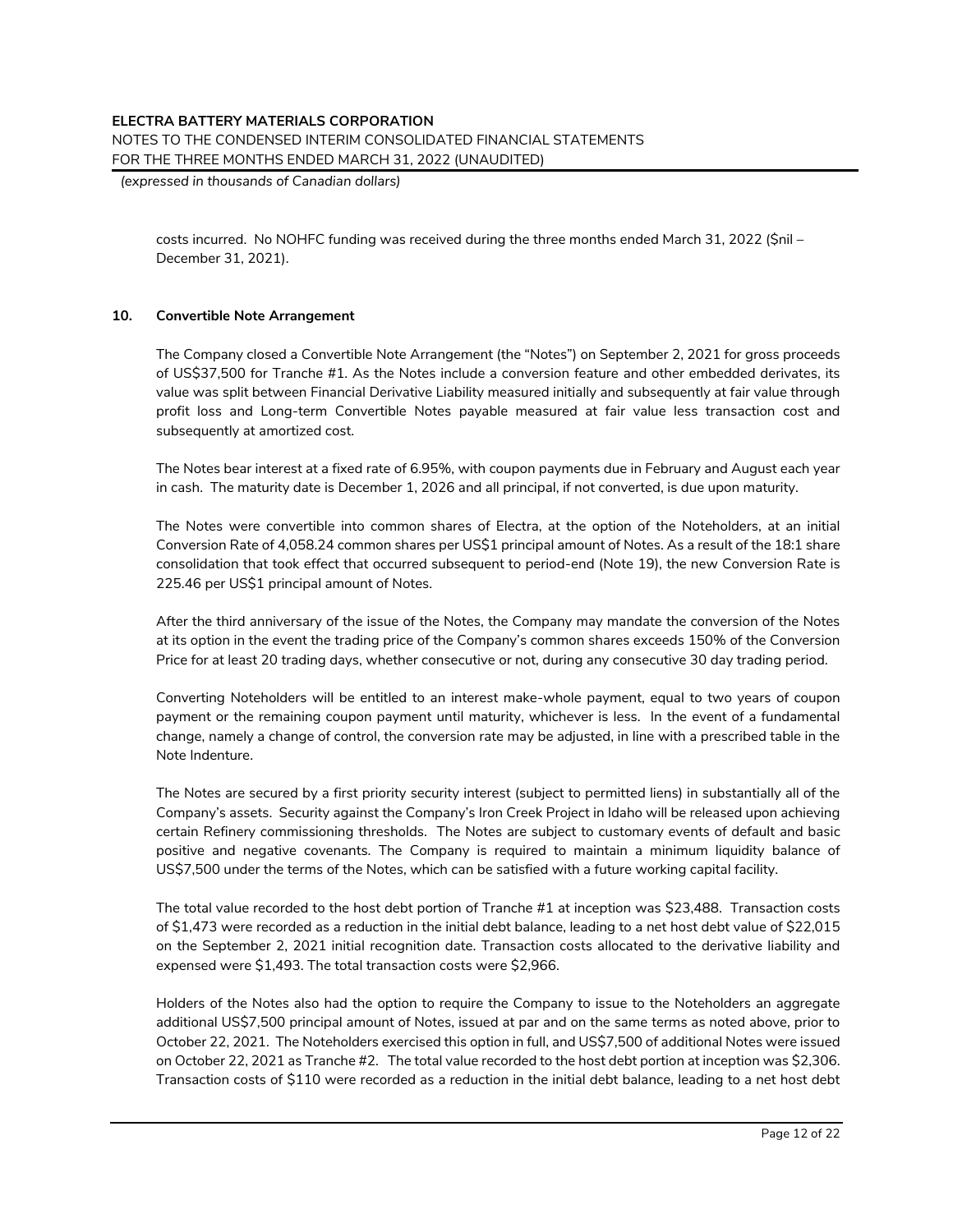## **ELECTRA BATTERY MATERIALS CORPORATION** NOTES TO THE CONDENSED INTERIM CONSOLIDATED FINANCIAL STATEMENTS FOR THE THREE MONTHS ENDED MARCH 31, 2022 (UNAUDITED)

*(expressed in thousands of Canadian dollars)*

value of \$2,196. Transaction costs allocated to the derivative liability and expensed were \$333. The total transaction costs were \$443.

During the three months ended March 31, 2022, US\$500 (December 31, 2021 - US\$5,500) of principal value of notes were converted by noteholders which resulted in the Company issuing a total of 2,029,120 (December 31, 2021 - 22,320,320) common shares. The Company also made interest make-whole payments to the noteholders upon conversion totaling US\$89 (December 31, 2021 – US\$756). There were no significant transaction costs incurred in relation to the conversions. During the three months ended March 31, 2022, the Company had also made an interest payment of \$1,577 (December 31, 2021 - \$nil).

The following table sets out the details of the Company's long-term debt relating to the host debt portion of the Notes as of March 31, 2021.

|                                                    | March 31, | December 31. |
|----------------------------------------------------|-----------|--------------|
|                                                    | 2022      | 2021         |
|                                                    |           |              |
| Convertible notes payable – beginning of year      | \$22,541  | \$ -         |
| Tranche #1 issuance                                |           | 22.015       |
| Tranche #2 issuance                                |           | 2.196        |
| Effective interest                                 | 1.921     | 2.308        |
| Foreign exchange (gain)/loss                       | 538       | 269          |
| Interest payment                                   | (1,569)   |              |
| Portion derecognized due to conversions            | (316)     | (3,083)      |
| Convertible notes payable – end of period          | \$23,115  | \$23,705     |
| Less: current portion recorded as accrued interest | (484)     | (1, 164)     |
| Non-current portion                                | \$22,631  | S 22.541     |

The effective interest associated with the convertible notes payable is capitalized to the associated Refinery assets. The foreign exchange movement is recorded as a gain or loss in the Statement of (Income) Loss and Other Comprehensive (Income) Loss.

The Convertible Note Arrangement contains certain features that are embedded derivatives that are separated from the host debt contract relating to the noteholders option to convert principal into common shares, the Company's option to force a mandatory conversion and the interest make-whole payment.

For the three months ended March 31, 2022, the embedded derivatives were fair valued using the finite difference valuation method with the following key assumptions:

- The conversion rate, interest rate, and make-whole interest requirements, and maturity date terms from the Convertible Note Indenture as outlined above;
- Risk free rates of 2.6% at March 31, 2022 period end date based on US dollar zero curve;
- Equity volatility of 56% at March 31, 2022 based on an assessment of the Company's historical volatility and the estimated maximum a third party investor would be willing to pay for;
- An Electra share price of \$0.295 at March 31, 2022 reflecting the quoted market prices; and
- An estimated credit spread of 26.1% at March 31, 2022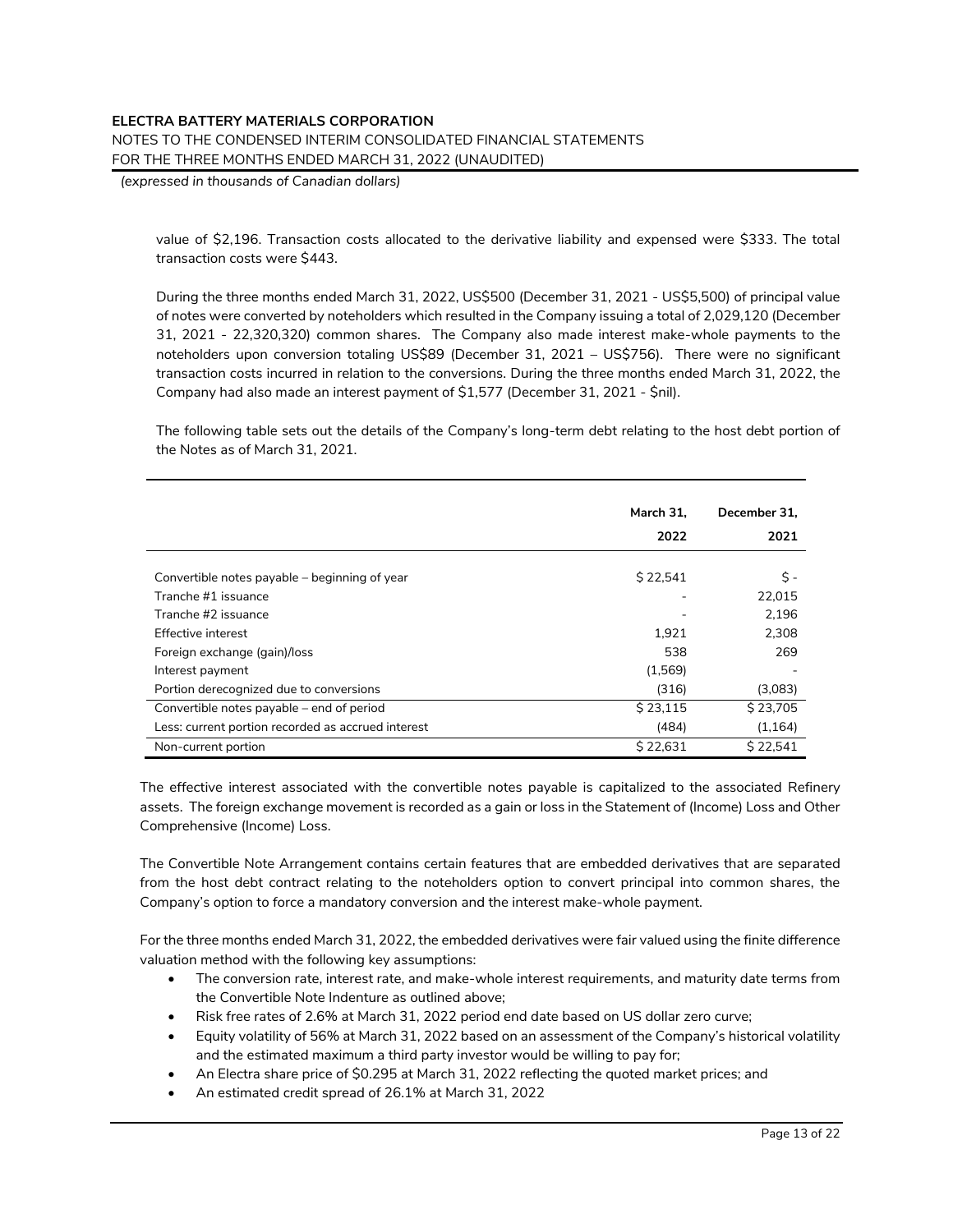## NOTES TO THE CONDENSED INTERIM CONSOLIDATED FINANCIAL STATEMENTS

FOR THE THREE MONTHS ENDED MARCH 31, 2022 (UNAUDITED)

*(expressed in thousands of Canadian dollars)*

The following table sets out the details of the Company's financial derivative liability related to embedded derivatives in the Notes as of March 31, 2022

| Financial Derivative Liability – January 1, 2022 | S 37.715 |
|--------------------------------------------------|----------|
| Loss (Gain) on fair value derivative revaluation | (3.980)  |
| Portion derecognized due to conversion           | (432)    |
| Financial Derivative Liability – end of period   | \$33,303 |

#### **11. Shareholder's Equity**

#### *(a) Authorized Share Capital*

The Company is authorized to issue an unlimited number of common shares without par value. As at March 31, 2021, the Company had 562,324,189 (December 31, 2021: 557,547,436) common shares outstanding.

#### *(b) Issued Share Capital*

During the three months ended March 31, 2022, the Company issued common shares as follows:

- 83,333 common shares resulting from the exercise of options, deferred share units and restricted share units. The total proceeds from the option exercises were \$nil at an exercise price at \$0.145.
- 2,664,300 common shares at an average price of \$0.30 per share for gross proceeds of approximately \$790 under its ATM Program. The transaction costs associated with these issuances were \$20, which reflect commissions paid to CIBC Capital Markets.
- US\$500 of convertible notes were converted by noteholders which resulted in the Company issuing a total of 2,029,120 common shares. The Company also made interest make-whole payments to the noteholders upon conversion totaling US\$89. There were no significant transaction costs incurred in relation to the conversions.

#### **12. Share based payments**

The Company adopted a new long-term incentive plan on December 2, 2021 (the "Plan") whereby it can grant stock options, restricted share units ("RSUs"), Deferred Share Units ("DSUs"), and Performance Share Units ("PSUs") to directors, officers, employees, and consultants of the Company.

Stock options generally vest in equal tranches over a three-year period. The grant date fair value is determined using the Black-Scholes Option Pricing Model and this value is recognized as an expense over the vesting period. DSUs vest immediately but cannot be exercised until the holder ceases to be a Director or Officer of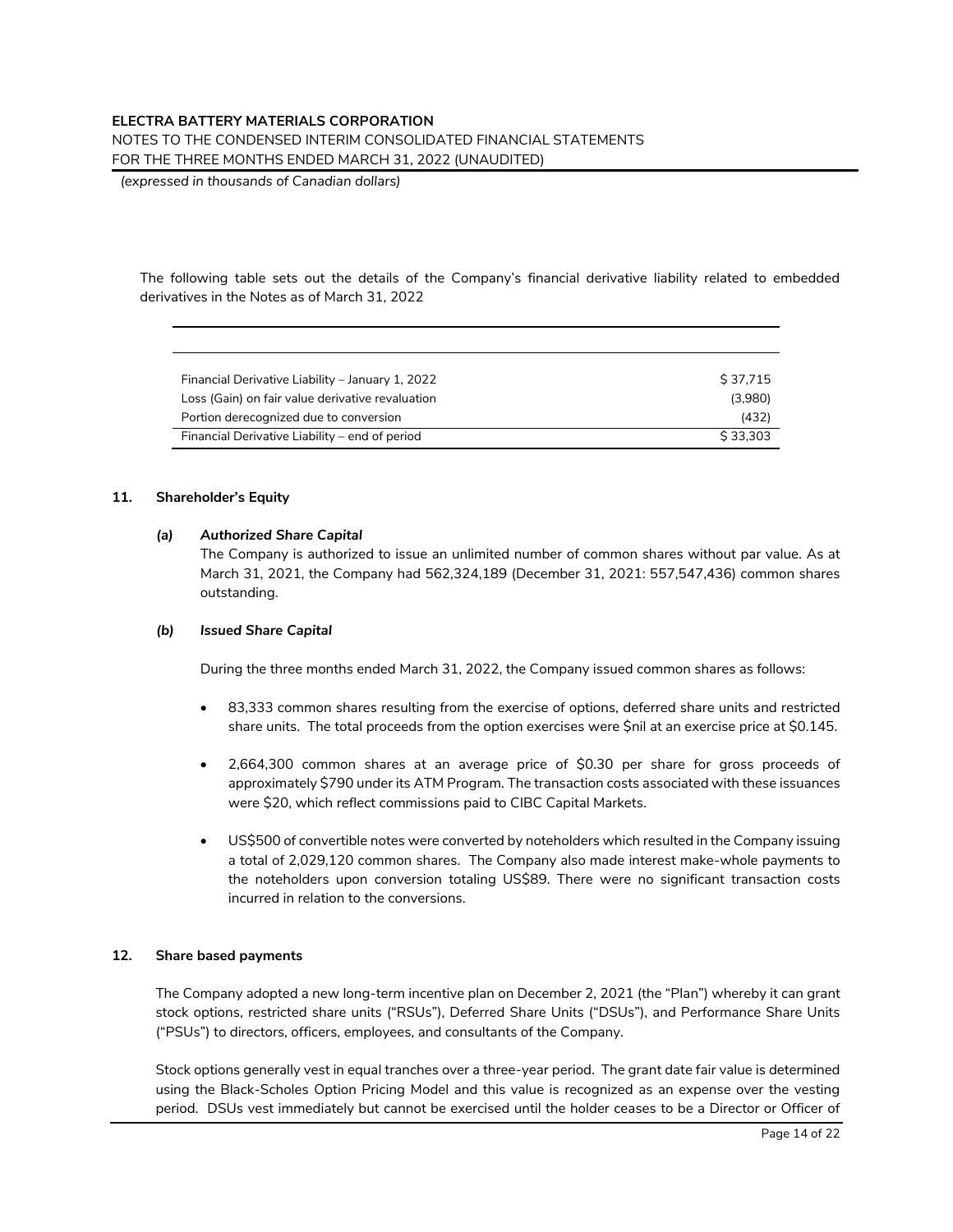NOTES TO THE CONDENSED INTERIM CONSOLIDATED FINANCIAL STATEMENTS

FOR THE THREE MONTHS ENDED MARCH 31, 2022 (UNAUDITED)

*(expressed in thousands of Canadian dollars)*

Electra. DSUs are valued based on the market price of the Company's common shares on the grant date, with the full value expensed immediately. PSUs generally vest over an 18-24 month period if certain performance metrics have been achieved. They are valued based on the market price of the Company's shares on the grant date and this value is expensed over the vesting period. RSUs generally vest over a 24-36 month period. They are valued based on the market price of the Company's shares on the grant date and this value is expensed over the vesting period.

The maximum number of shares that may be reserved for issuance under the Plan is limited to 42,000,000 shares.

### *(a) Stock Options*

The changes in incentive share options outstanding are summarized as follows:

|                           |         | Number of shares   |
|---------------------------|---------|--------------------|
|                           |         | issued or issuable |
|                           |         | on exercise        |
| Balance December 31, 2020 | \$0.330 | 15.203.333         |
| Grant                     | \$0.405 | 100.000            |
| Excercised                | \$0.140 | (1,059,998)        |
| Grant                     | \$0.345 | 575.000            |
| Grant                     | \$0.350 | 250.000            |
| Expiries                  | \$0.160 | (50,000)           |
| Balance December 31, 2021 | \$0.330 | 15,018,335         |
| Grant                     | \$0.300 | 4.000.935          |
| Cancelled                 | \$0.350 | (250,000)          |
| Expiries                  | \$0.660 | (1,500,000)        |
| Balance March 31, 2022    | \$0.330 | 17.269.270         |

During the three months ended March 31, 2022:

- The Company granted 4,000,935 stock options to new employees under its long-term incentive plan. The options may be exercised within 5 years from the date of the grant at a price of \$0.30 per share. The fair value of the options at the date of the grant was \$529 using the Black-Scholes Option Pricing Model, assuming a risk-free rate of 1.24% per year, an expected life of 2.5 years, an expected volatility in the range of 69.89%, an expected forfeiture rate of 0%, no expected dividends and a share price of \$0.305.
- 250,000 options with an exercise price of \$0.35 had been cancelled.
- 1,500,000 options with an exercise price of \$0.66 had expired.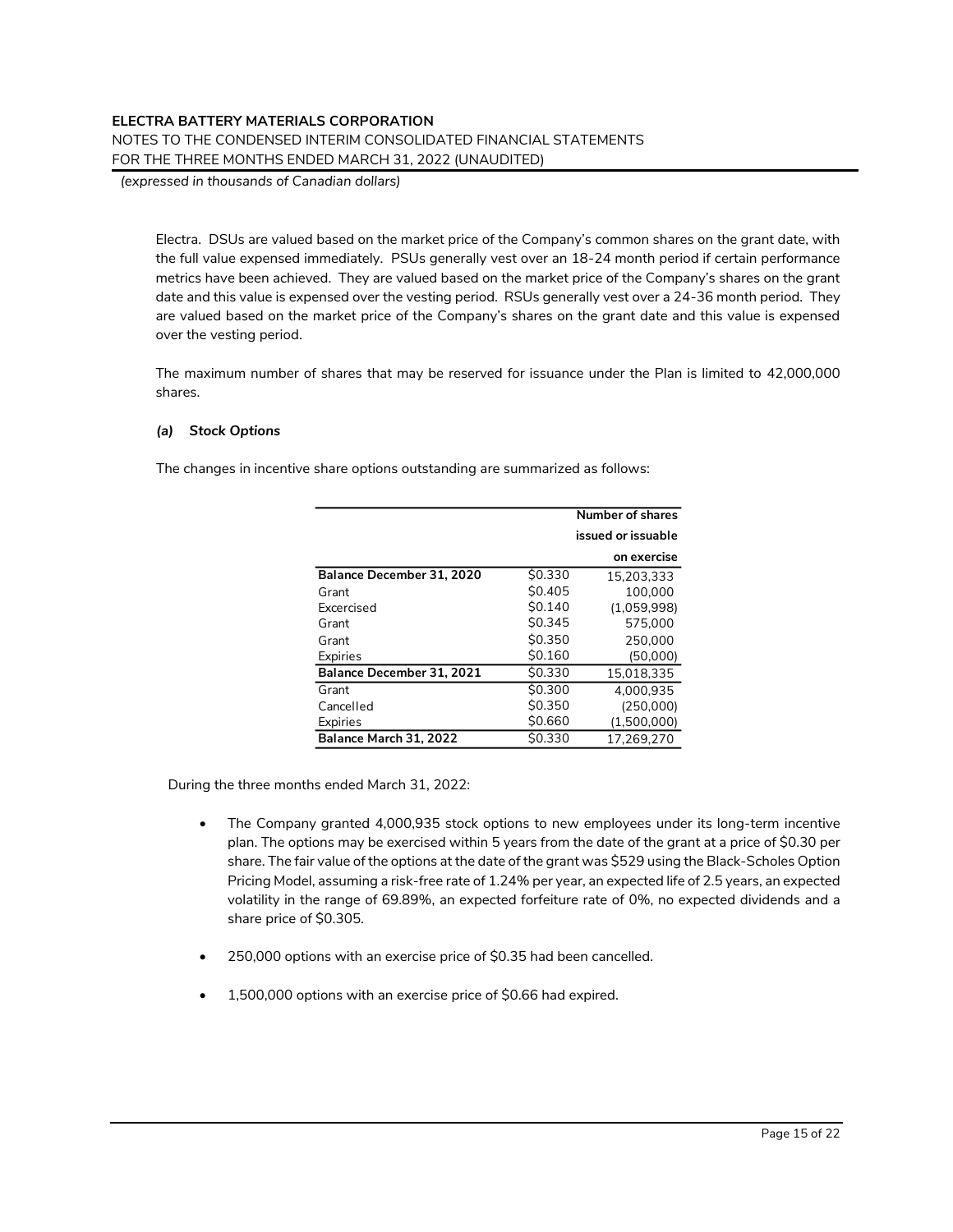#### **ELECTRA BATTERY MATERIALS CORPORATION** NOTES TO THE CONDENSED INTERIM CONSOLIDATED FINANCIAL STATEMENTS

FOR THE THREE MONTHS ENDED MARCH 31, 2022 (UNAUDITED)

*(expressed in thousands of Canadian dollars)*

Incentive share options outstanding and exercisable (vested) at March 31, 2022 are summarized as follows:

|                 | <b>Options Outstanding</b> |                         |                       |    |                       | <b>Options Exercisable</b> |    |                       |
|-----------------|----------------------------|-------------------------|-----------------------|----|-----------------------|----------------------------|----|-----------------------|
|                 |                            |                         | Weighted              |    |                       |                            |    |                       |
|                 |                            | <b>Number of Shares</b> | Average               |    | Weighted              | Number of                  |    | Weighted              |
| <b>Exercise</b> |                            | Issuable on             | <b>Remaining Life</b> |    | Average               | <b>Shares Issuable</b>     |    | Average               |
| Price           |                            | <b>Exercise</b>         | (Years)               |    | <b>Exercise Price</b> | on Exercise                |    | <b>Exercise Price</b> |
| \$              | 0.14                       | 2,836,668               | 2.43                  | Ś. | 0.14                  | 1.660.001                  | Ś. | 0.14                  |
|                 | 0.14                       | 1,833,334               | 3.28                  |    | 0.14                  | 366,668                    |    | 0.14                  |
|                 | 0.15                       | 500,000                 | 3.41                  |    | 0.15                  | 250,000                    |    | 0.15                  |
|                 | 0.16                       | 300,000                 | 2.51                  |    | 0.16                  | 200,000                    |    | 0.16                  |
|                 | 0.18                       | 1,000,000               | 1.90                  |    | 0.18                  | 1,000,000                  |    | 0.18                  |
|                 | 0.27                       | 400,000                 | 1.57                  |    | 0.27                  | 400,000                    |    | 0.27                  |
|                 | 0.35                       | 575,000                 | 4.05                  |    | 0.35                  |                            |    | 0.35                  |
|                 | 0.35                       | 4,000,935               | 4.81                  |    | 0.35                  |                            |    | 0.35                  |
|                 | 0.36                       | 1,100,000               | 1.49                  |    | 0.36                  | 1,100,000                  |    | 0.36                  |
|                 | 0.36                       | 1,000,000               | 3.50                  |    | 0.36                  | 1,000,000                  |    | 0.36                  |
|                 | 0.41                       | 100,000                 | 2.89                  |    | 0.41                  | 50,000                     |    | 0.41                  |
|                 | 0.49                       | 1,973,333               | 1.24                  |    | 0.49                  | 1,973,333                  |    | 0.49                  |
|                 | 0.52                       | 450,000                 | 0.84                  |    | 0.52                  | 450,000                    |    | 0.52                  |
|                 | 0.69                       | 1,200,000               | 0.17                  |    | 0.69                  | 1,200,000                  |    | 0.69                  |
|                 |                            | 17,269,270              | 2.77                  | \$ | 0.32                  | 9,650,002                  | \$ | 0.36                  |

During the three months ended March 31, 2022, the Company has expensed \$94 (March 31, 2022 - \$69) for options valued at share prices in the range of \$0.14 to \$0.41, as shared-based payment expense.

## *(b) DSUs, RSUs and PSUs*

*Restricted Share Units*

The Company's RSU plan transactions during three months ended March 31, 2022 and 2021 were as follows:

| <b>Number of Units</b> | 2022      | 2021      |
|------------------------|-----------|-----------|
| Balance - January 1    | 1,146,791 | 1,300,000 |
| Granted                | 205,000   | 148.456   |
| Exercised              | (83,333)  |           |
| Balance, March 31      | 1,268,458 | 1,448,456 |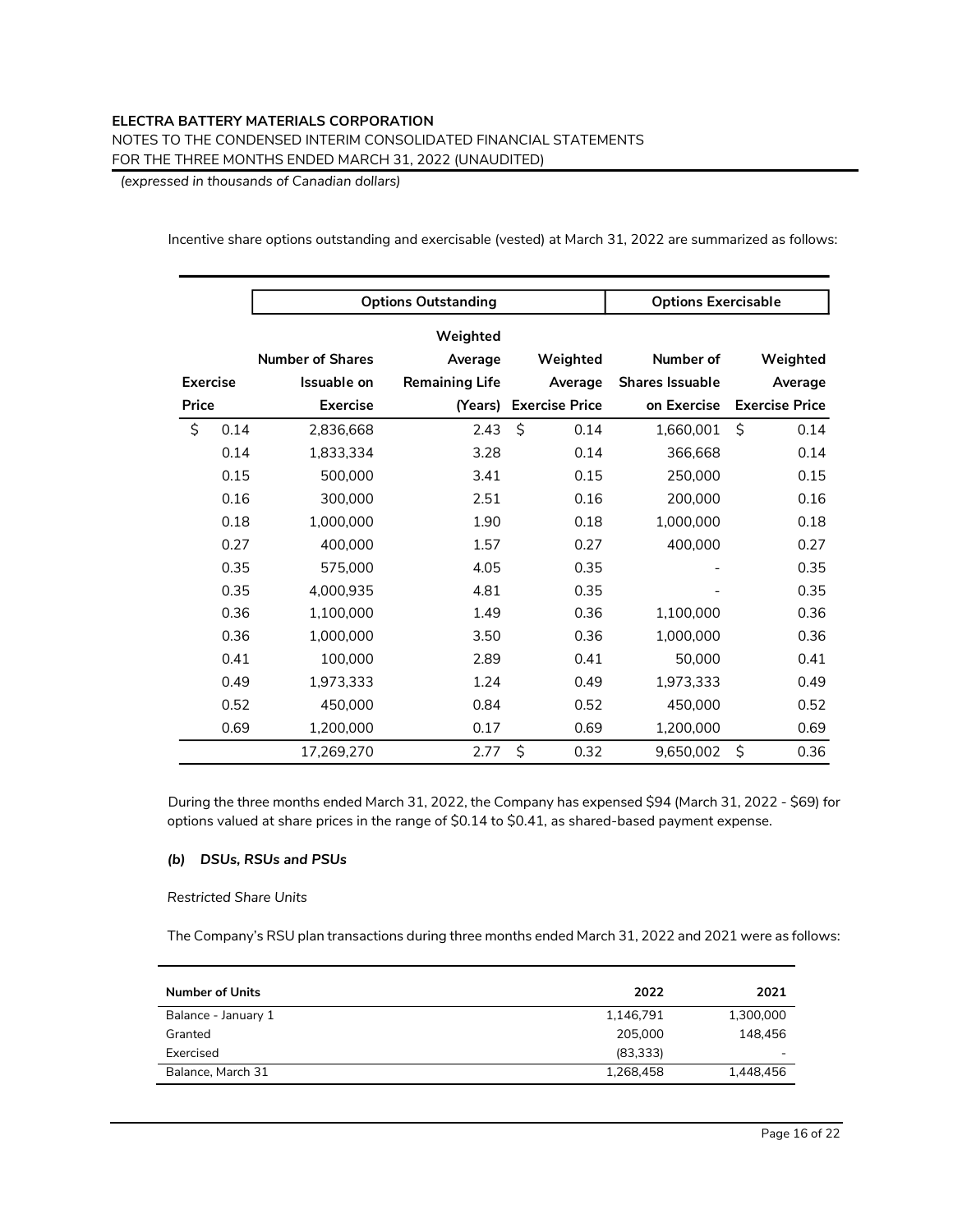NOTES TO THE CONDENSED INTERIM CONSOLIDATED FINANCIAL STATEMENTS

FOR THE THREE MONTHS ENDED MARCH 31, 2022 (UNAUDITED)

*(expressed in thousands of Canadian dollars)*

#### *Performance Share Units*

The Company's PSU plan transactions during the three months ended March 31, 2022 and 2021:

| <b>Number of Units</b> | 2022      | 2021 |
|------------------------|-----------|------|
| Balance, January 1     | 1,575,000 | -    |
| Granted                | 325,000   |      |
| Balance, March 31      | 1,900,000 | -    |

#### *Deferred Shares Units*

The Company's DSU plan transactions during three months ended March 31, 2022 and 2021 were as follows:

| <b>Number of Units</b> | 2022      | 2021      |
|------------------------|-----------|-----------|
| Balance, January 1     | 3.173.949 | 3.120.505 |
| Granted                | 639.959   | 30.864    |
| Balance, December 31   | 3.813.908 | 3.151.369 |

During the three months ended March 31, 2022, the Company has expensed \$6 (March 31, 2021 - \$13) for DSUs, \$115 (March 31, 2021 - \$nil) for PSUs, and \$36 (March 31, 2021 - \$26) for RSUs as shared-based payment expense.

## **13. Other Non-Operating (Income) Expense**

The Company's Other Non-Operating (Income) Expense comprises the following for the three months ended March 31, 2022 and March 31, 2021:

|                                                                      | March 31, March 31 |      |
|----------------------------------------------------------------------|--------------------|------|
|                                                                      | 2022               | 2021 |
| Foreign exchange (gain) loss                                         | $(299)$ \$         | (57) |
| Interest (income) expense                                            | (19)               | 110  |
| Realized (gain) loss on marketable securities                        | (48)               |      |
| Loss on financial derivatives revaluation on Glencore Ioan (Note 13) |                    | 12   |
| Flow-through share premium                                           |                    | (17) |
|                                                                      |                    | 48   |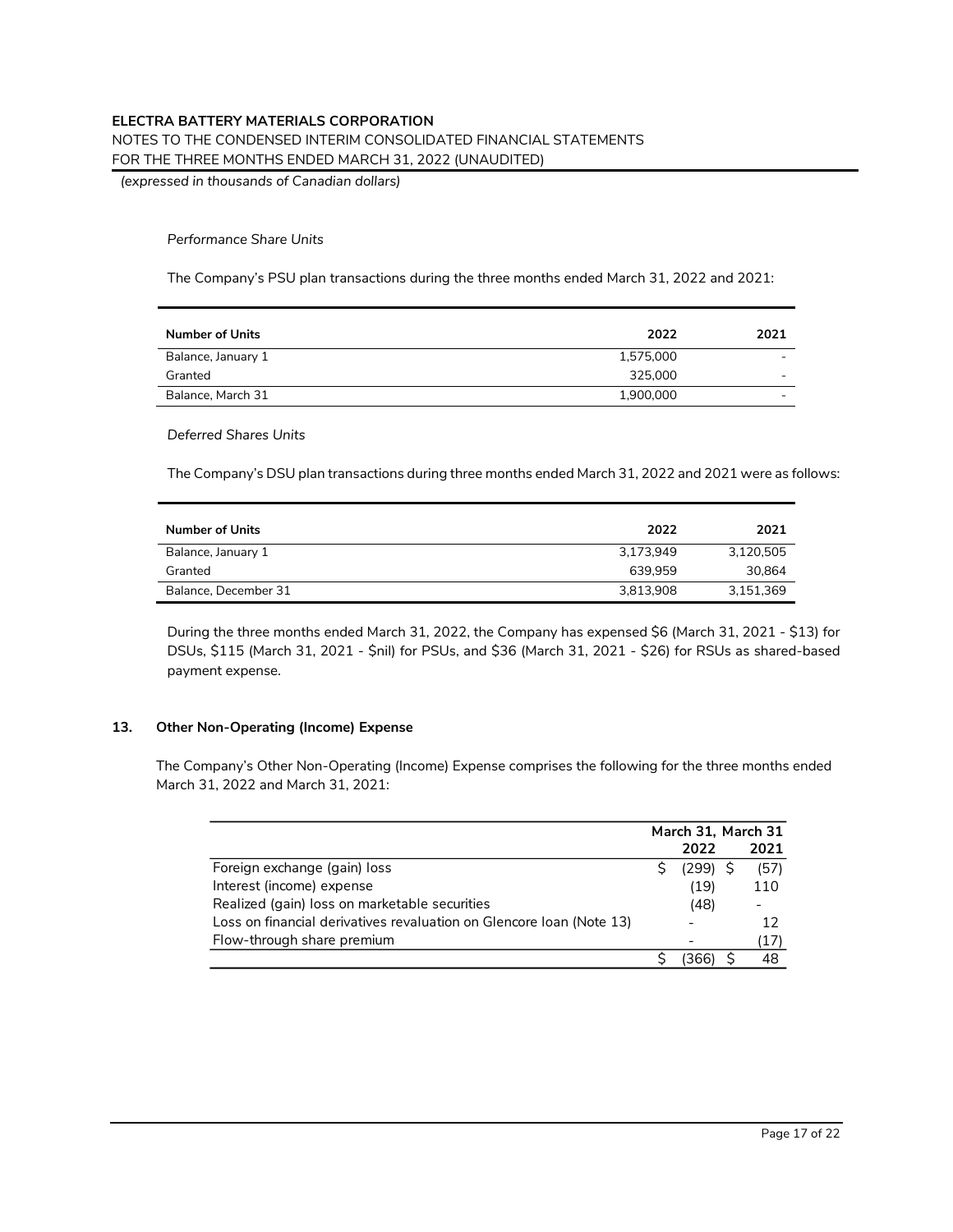*(expressed in thousands of Canadian dollars)*

## **14. (Income) Loss Per Share**

Basic and diluted earnings per share for the current and comparative period have been adjusted to reflect the share consolidation that occurred subsequent to period-end (Note 19). The following table sets forth the computation of basic and diluted loss per share for the three months ended March 31, 2022 and 2021:

|                                                                                                          | March 31,<br>2022       | March 31.<br>2021 |
|----------------------------------------------------------------------------------------------------------|-------------------------|-------------------|
| <b>Numerator</b>                                                                                         |                         |                   |
| Net (Income) loss for the period – basic                                                                 | \$ (2,330)              | \$2,510           |
| Net (Income) loss for the period – diluted                                                               | \$1.649                 | \$2,510           |
| Denominator<br>Basic – weighted average number of shares<br>outstanding<br>Effect of dilutive securities | 31,032,166<br>8,792,853 | 25,238,459        |
| Diluted – adjusted weighted average number                                                               |                         |                   |
| of shares outstanding                                                                                    | 39,825,019              | 25,238,459        |
| (Income) Loss Per Share - Basic                                                                          | (S0.08)                 | \$0.10            |
| Loss Per Share – Diluted                                                                                 | <b>SO.04</b>            | S0.10             |

The basic (income) loss per share is computed by dividing the net (income) loss by the weighted average number of common shares outstanding during the year.

The diluted loss per share reflects the potential dilution of common share equivalents such as the conversion of convertible debt on the net (income) loss for the period and the weighted average number of common shares outstanding during the period.

Share purchase warrants, stock options, DSUs, PSUs, and RSUs were excluded from the calculation of diluted weighted average number of common shares outstanding during the three months ended March 31, 2022 and 2021 as these equity instruments were anti-dilutive since the Company was in a loss position after the diluted effect from the convertible notes.

## **15. Fair Value Measurements**

Fair value is the price that would be received to sell an asset or paid to transfer a liability in an orderly transaction between market participants at the measurement date. All assets and liabilities for which fair value is measured or disclosed in the consolidated financial statements are categorized within the fair value hierarchy, described, as follows, based on the lowest-level input that is significant to the fair value measurement as a whole:

Level 1 — Unadjusted quoted prices in active markets that are accessible at the measurement date for identical, unrestricted assets or liabilities;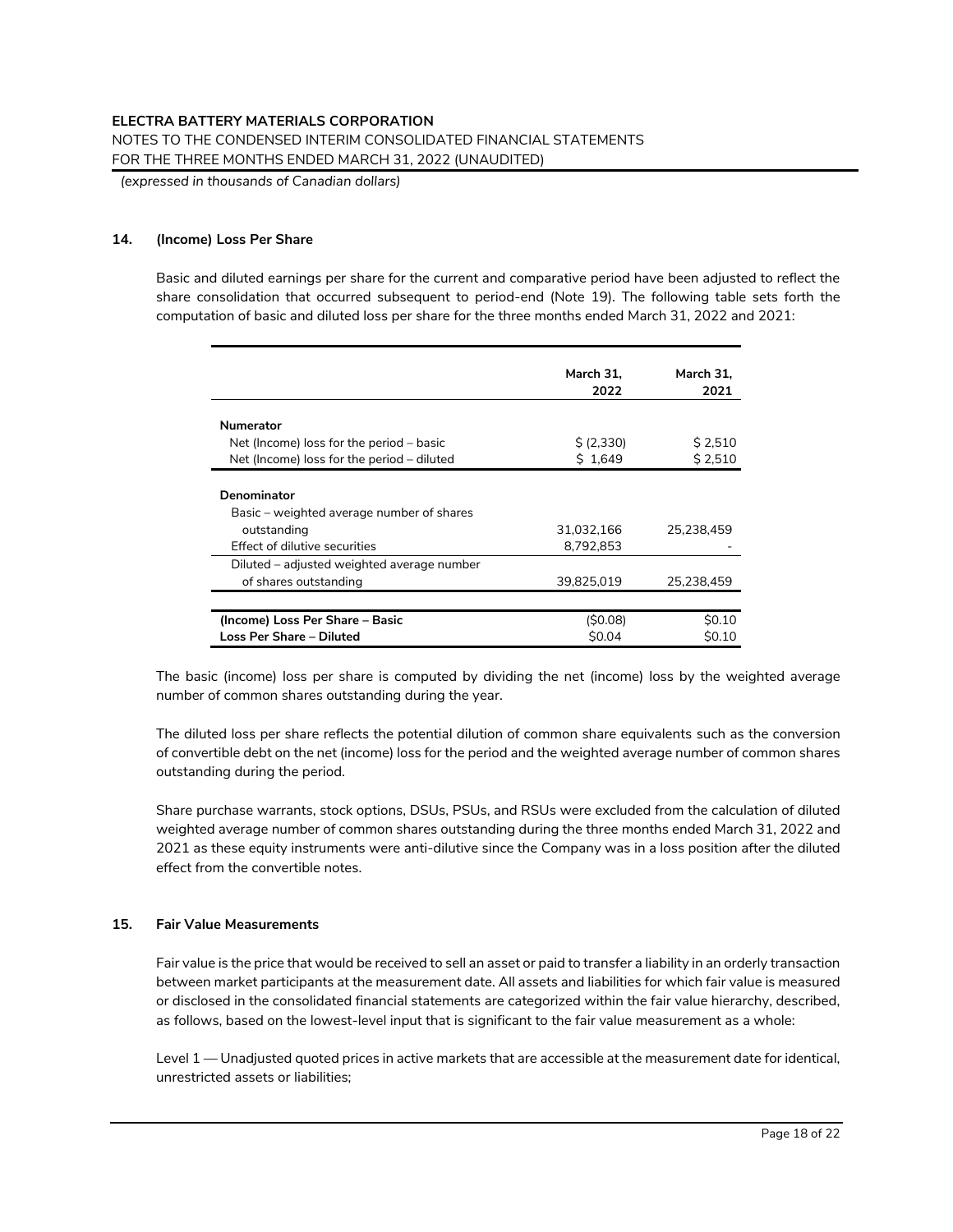NOTES TO THE CONDENSED INTERIM CONSOLIDATED FINANCIAL STATEMENTS

FOR THE THREE MONTHS ENDED MARCH 31, 2022 (UNAUDITED)

*(expressed in thousands of Canadian dollars)*

Level 2 — Quoted prices in markets that are not active or inputs that are observable, either directly or indirectly, for substantially the full term of the asset or liability; and

Level 3 — Prices or valuation techniques that require inputs that are both significant to the fair value measurement and unobservable (supported by little or no market activity). The fair value hierarchy gives the highest priority to Level 1 inputs and the lowest priority to Level 3 inputs.

#### Assets and Liabilities Measured at Fair Value

The Company's fair values of financial assets and liabilities were as follows:

|                                             | <b>Carrying Value</b>                   |                   |         |                              | March 31, 2022 |                         |
|---------------------------------------------|-----------------------------------------|-------------------|---------|------------------------------|----------------|-------------------------|
|                                             | Fair value<br>through profit or<br>loss | Amortized<br>cost | Level 1 | Level 2                      | Level 3        | <b>Total Fair Value</b> |
| Assets:                                     |                                         |                   |         |                              |                |                         |
| Cash and Cash Equivalents                   | \$ -                                    | \$51,896          | \$ -    | \$ -                         | \$ -           | \$51,896                |
| Restricted cash                             |                                         | 938               |         |                              |                | 938                     |
| Restricted deposits                         |                                         | 821               |         |                              |                | 821                     |
| Receivables                                 |                                         | 1,332             |         |                              |                | 1,332                   |
| Marketable securities                       | 2,072                                   |                   | 2,072   |                              |                | 2,072                   |
|                                             | \$2,072                                 | \$54,987          | \$2,072 | \$ -                         | \$ -           | \$57,059                |
| Liabilities:                                |                                         |                   |         |                              |                |                         |
| Accounts payable and<br>accrued liabilities | \$ -                                    | \$6,039           | \$ -    | $\zeta$ -                    | $\zeta$ -      | \$6,039                 |
| Long-term Government Loan<br>payable        |                                         | 2,639             |         |                              |                | 2,639                   |
| Long-term convertible notes<br>payable      |                                         | 22,631            |         |                              |                | 45,147                  |
| Financial Derivative Liability              | 33,303                                  |                   |         | $\qquad \qquad \blacksquare$ | 33,303         | 33,303                  |
|                                             |                                         |                   |         |                              |                |                         |
|                                             | \$33,303                                | \$31,309          | \$ -    | \$ -                         | \$33,303       | \$87,128                |

Valuation techniques

A) Marketable securities

Marketable securities are included in Level 1 as these assets are quoted on active markets.

#### B) Financial Derivative Liability

The fair value of the embedded derivative (Note 10) as at March 31, 2022 was \$33,303 and is accounted for at FVTPL. The valuation is derived by a finite difference method, whereby the convertible debt as a whole is viewed as a hybrid instrument consisting of two components, a financial derivative liability (i.e., the conversion option) and a debt component, each with different risk. These two aforementioned risks result in a pair of coupled partial differential equations and are solved simultaneously to calculate the value of the debt and financial derivative liability components of the convertible bond. The key inputs in the valuation include risk-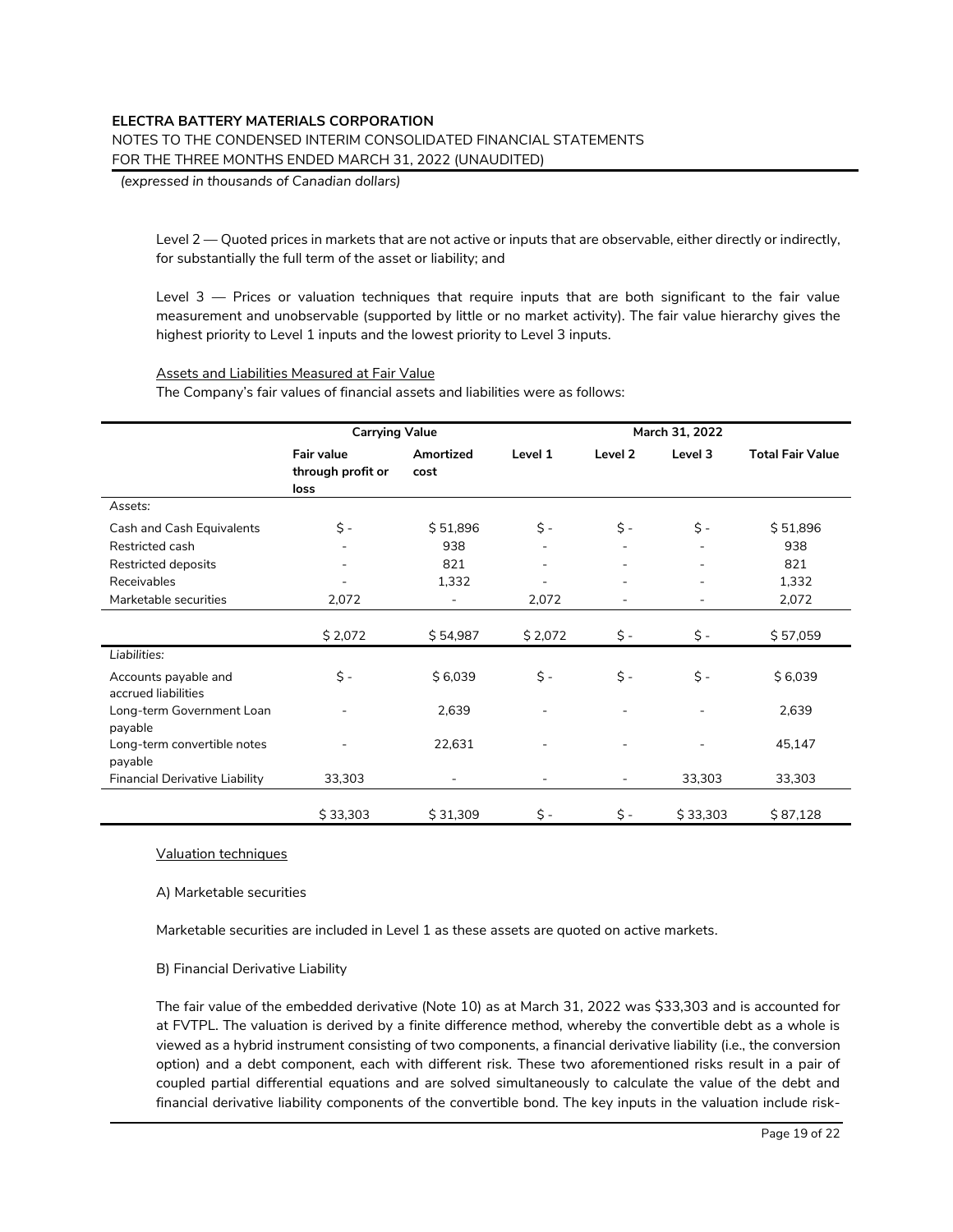## **ELECTRA BATTERY MATERIALS CORPORATION** NOTES TO THE CONDENSED INTERIM CONSOLIDATED FINANCIAL STATEMENTS FOR THE THREE MONTHS ENDED MARCH 31, 2022 (UNAUDITED)

*(expressed in thousands of Canadian dollars)*

free rates, share price, equity volatility, and credit spread. As there are significant unobservable inputs used in the valuation, the financial derivative liability is included in Level 3.

Methodologies and procedures regarding Level 3 fair value measurements are determined by the Company's management. Calculation of Level 3 fair values is generated based on underlying contractual data as well as observable and unobservable inputs. Development of unobservable inputs requires the use of significant judgment. To ensure reasonability, Level 3 fair value measurements are reviewed and validated by the Company's management. Review occurs formally on a quarterly basis or more frequently if review and monitoring procedures identify unexpected changes to fair value.

While the Company considers its fair value measurements to be appropriate, the use of reasonably alternative assumptions could result in different fair values. On a given valuation date, it is possible that other market participants could measure a same financial instrument at a different fair value, with the valuation techniques and inputs used by these market participants still meeting the definition of fair value. The fact that different fair value measurements exist reflects the judgment, estimates and assumptions applied as well as the uncertainty involved in determining the fair value of these financial instruments.

The fair value of the embedded derivative (Note 10) has been estimated as at March 31, 2022 based on significant unobservable inputs which are equity volatility and credit spread. The Company used an equity volatility of 56%. If the Company had used an equity volatility that was higher or lower by 10%, the potential effect would be an increase of \$1,760 or a decrease of \$1,897 to the fair value of the embedded derivative. The Company used a credit spread of 26.1%. If the Company had used a credit spread that was higher or lower by 5%, the potential effect would be an increase of \$1,224 or a decrease of \$1,487 to the fair value of embedded derivative (Note 10).

#### C) Long-term convertible notes

The fair value of the long-term convertible notes payable has been estimated at March 31, 2022 as \$45,147. The Company utilized the discounted cash flow valuation method, and an interest rate of 9%.

#### **16. Commitments**

As at March 31, 2022, the Company's commitments relate to purchase and services commitments for work programs relating to Refinery expansion and payments under financing arrangements. The Company had the following commitments as of March 31, 2022:

|                            | 2022                     | 2023                     | 2024    | 2025    | <b>Thereafter</b> | Total    |
|----------------------------|--------------------------|--------------------------|---------|---------|-------------------|----------|
| Purchase commitments       | S 26.773                 | Ś -                      | Ś -     | Ś -     | S -               | S 26.773 |
| Convertible notes payments | 1.582                    | 3.430                    | 3.440   | 3.430   | 53.257            | 65,139   |
| Government loan payments   | $\overline{\phantom{a}}$ | $\overline{\phantom{a}}$ | 740     | 740     | 2.071             | 3,551    |
|                            |                          |                          |         |         |                   |          |
| Total                      | \$28.355                 | \$3,430                  | \$4.180 | \$4.170 | \$55,328          | \$95.463 |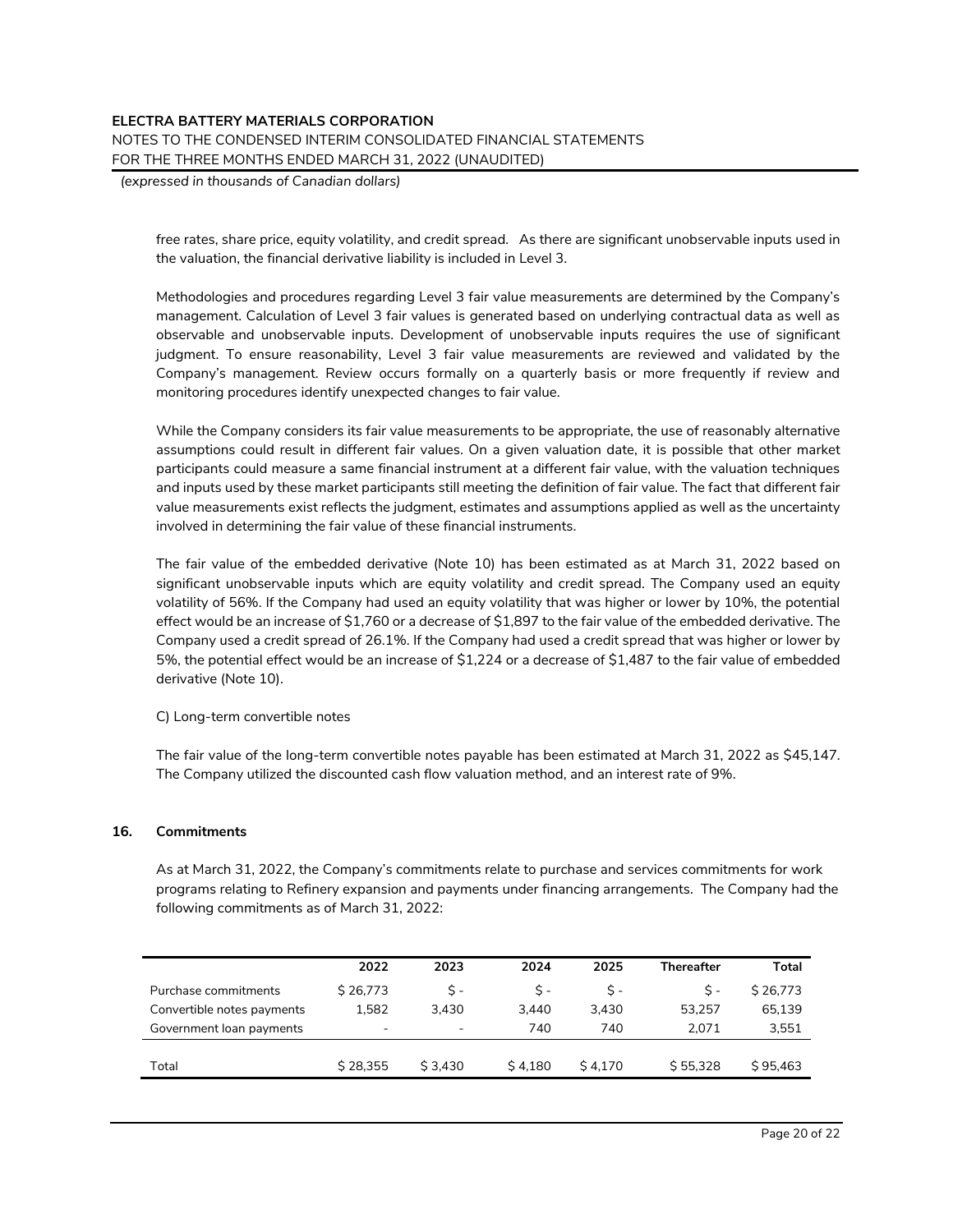*(expressed in thousands of Canadian dollars)*

## **17. Segmented Information**

The Company's exploration and evaluation activities are located in the province of Ontario, Canada and Idaho, USA, with its head office function in Canada. All of the Company's capital assets, including property and equipment, and exploration and evaluation assets are located in Canada and USA.

The Company's Chief Operating Decision Maker (CODM) is its Chief Executive Officer. The CODM reviews the results of Company's refinery business as a discrete business unit, separate from the rest of the Company's activities which are reviewed on an aggregate basis.

| a) Segmented Operating Results                                    | For the three months ended March 31, 2022 |          |    |                   |  |         |  |
|-------------------------------------------------------------------|-------------------------------------------|----------|----|-------------------|--|---------|--|
|                                                                   |                                           | Refinery |    | Corporate & Other |  | Total   |  |
| <b>Operating Loss</b>                                             |                                           | 228      | -Ŝ | $2.246$ \$        |  | 2.474   |  |
| Unrealized loss (gain) on marketable securities (Note 6)          |                                           |          |    | (458)             |  | (458)   |  |
| Loss (gain) on derivative liability - convertible notes (Note 10) |                                           |          |    | (3,980)           |  | (3,980) |  |
| Other non-operating expense (income) (Note 13)                    |                                           |          |    | (366)             |  | (366)   |  |
| Loss before taxes                                                 |                                           | 228      | Ŝ  | $(2,558)$ \$      |  | (2,330) |  |

| b) Segmented Assets, Liabilities, and Capital Expenditures | Refinerv | <b>Corporate &amp; Other</b> | Total   |
|------------------------------------------------------------|----------|------------------------------|---------|
| <b>Total Assets</b>                                        | 26.662   | 144.596                      | 171.258 |
| <b>Total Liabilities</b>                                   | 5.553    | 61.543                       | 67.096  |
| Capital Expenditures                                       | 9.107    | -                            | 9.107   |

#### **18. Related Party Transactions**

The Company's related parties include key management personnel and companies related by way of directors or shareholders in common.

#### **(a) Key Management Personnel Compensation**

During the three months ended March 31, 2022 and 2021, the Company paid and/or accrued the following fees to management personnel and directors:

|                  | March 31,<br>2022 | March 31,<br>2021 |
|------------------|-------------------|-------------------|
| Management       | \$310             | \$319             |
| <b>Directors</b> | 62                | 48                |
|                  | \$372             | \$367             |

During the three months ended March 31, 2022, the Company had share-based payments made to management and directors of \$256 (March 31, 2021 - \$65).